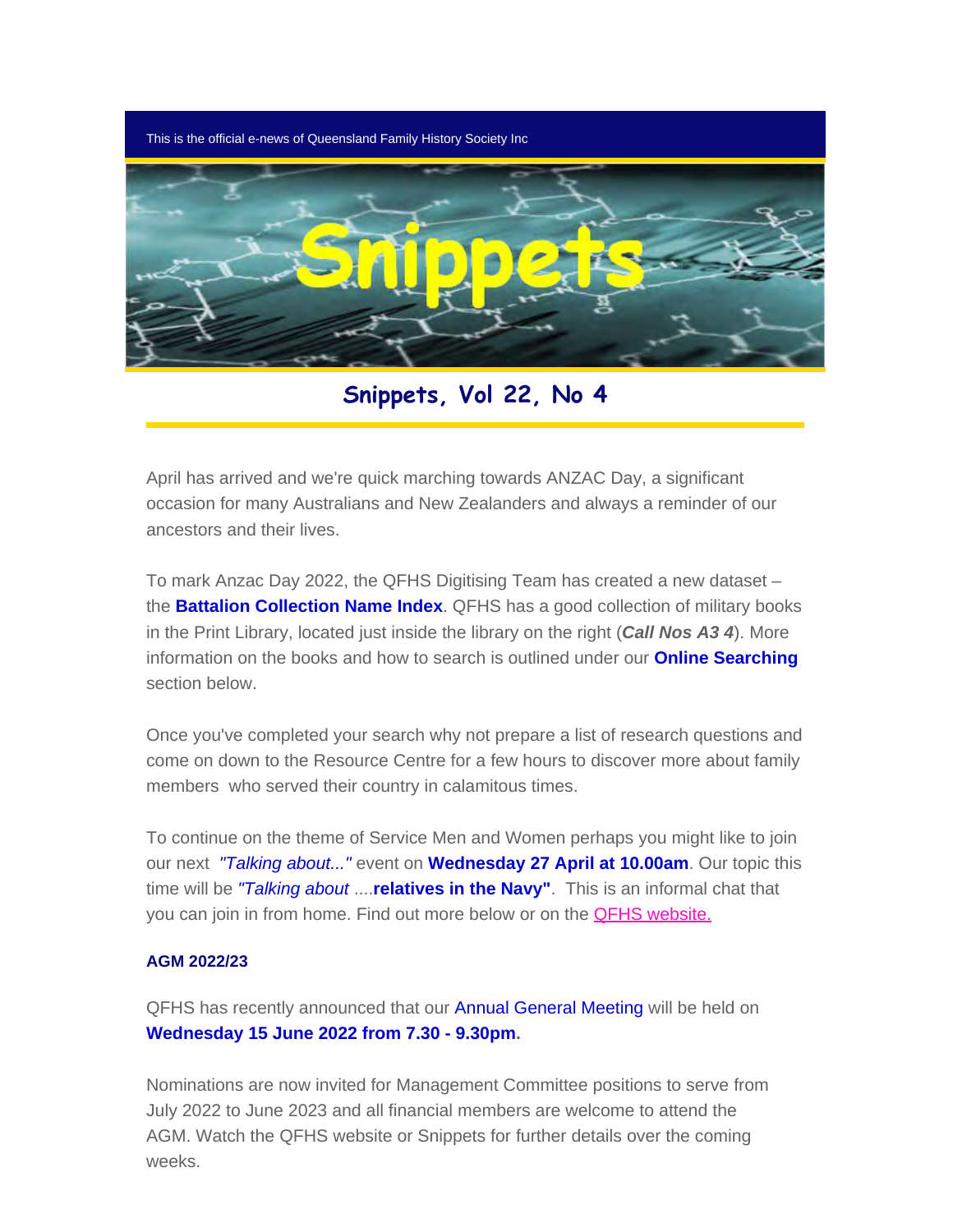#### **Members' Meeting**

You still have time to register for next week's members' meeting - on **Wednesday 20 April 7.30 - 9.30 pm**. Guest Speaker Dr Hilda Maclean will join us to reveal the interesting story of *Canon D.J. Garland, Toowong Cemetery and the Origin of* **Anzac Day**. This is a hybrid meeting. Register [here](https://www.eventbrite.com.au/e/members-meeting-march-eve-terry-tickets-247782041757) if you're keen to hear about it.

We hope you enjoy reading the latest QFHS Snippets over the Easter break and come away with lots of new directions and resources to explore. Our team at the Library and Resource Centre are always ready and waiting to show you around and help with accessing what you need.

All the best

*Pat Smith* **Editor**

## **Calendar**

#### **April 2022**

- 15 Apr Closed Good Friday
- 16 Apr Closed Easter Saturday
- 17 Apr Closed Easter Sunday
- 18 Apr Closed- Easter Monday
- 20 Apr [Members' Meeting Canon D. J. Garland, Toowong Cemetery and the](https://www.qfhs.org.au/CalendarEvent.aspx?dt=20220420_193000_54) [origins of Anzac Day. With guest speaker Dr Hilda Maclean](https://www.qfhs.org.au/CalendarEvent.aspx?dt=20220420_193000_54).
- 25 Apr Anzac Day Public Holiday Library Closed
- 27 Apr Talking about... your family in the navy

May 2022

- 01 May [Family Historian Software](https://www.qfhs.org.au/CalendarEvent.aspx?dt=20220501_130000_165)
- 02 May Closed Labour Day
- 04 May Management Committee Meeting
- 06 May [Findmypast 1921 Census](https://www.qfhs.org.au/CalendarEvent.aspx?dt=20220506_100000_173)
- 07 May [Family Tree Maker User Group](https://www.qfhs.org.au/CalendarEvent.aspx?dt=20220507_100000_58)
- 07 May **[DNA Interest Group](https://www.qfhs.org.au/CalendarEvent.aspx?dt=20220507_133000_59)**
- 09 May [Indexers Tribute High Tea](https://www.eventbrite.com.au/e/qfhs-indexers-tribute-high-tea-tickets-3139909)
- 13 May - [Learn@QFHS Dutch research unclogged](https://www.qfhs.org.au/CalendarEvent.aspx?dt=20220513_100000_60)
- 14 May [Scottish Interest Group](https://www.qfhs.org.au/CalendarEvent.aspx?dt=20220514_100000_61)
- 15 May [Welsh Interest Group](https://www.qfhs.org.au/CalendarEvent.aspx?dt=20220515_100000_62)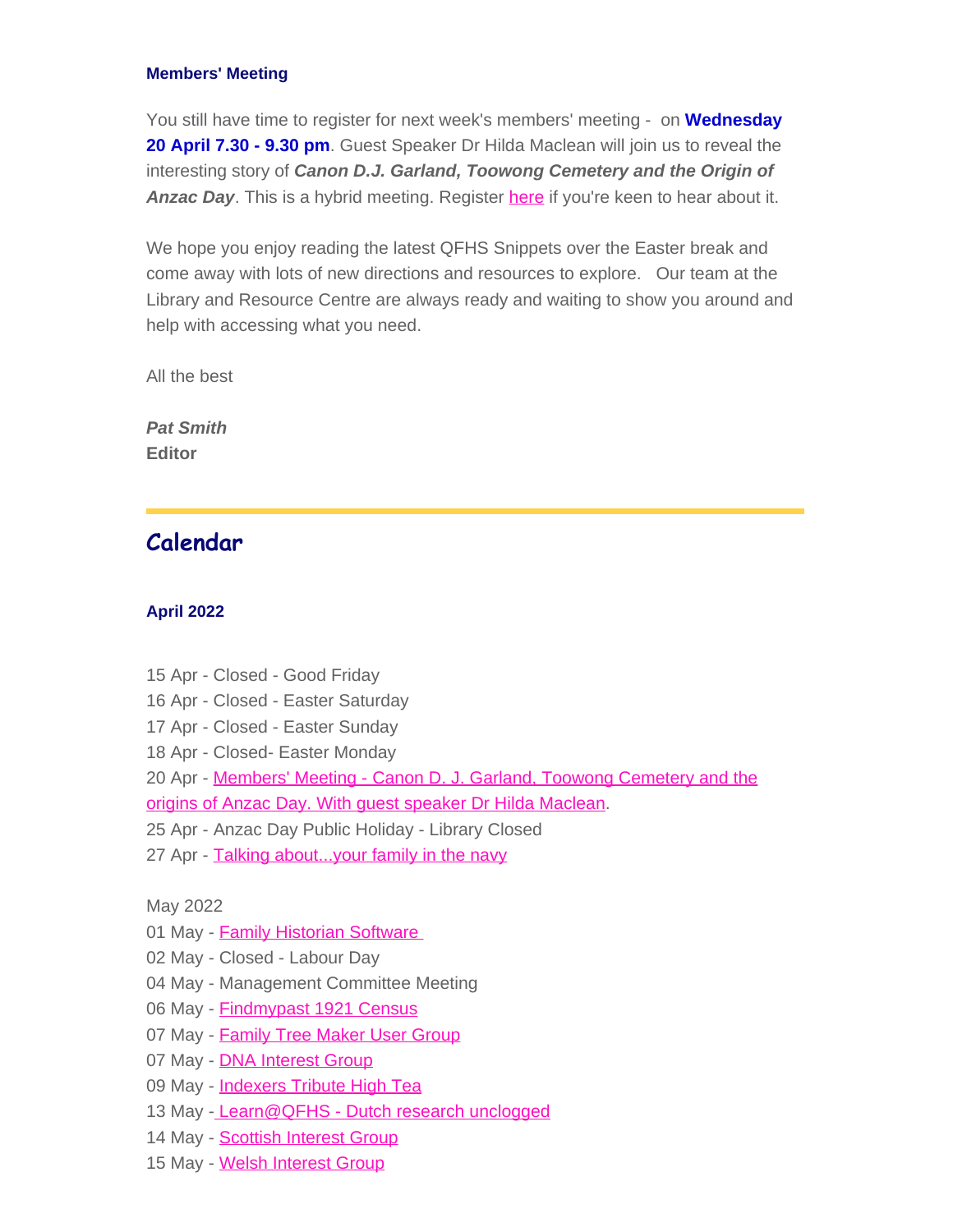18 May - [Members' Meeting - Queensland Railways. With guest speaker Greg](https://www.qfhs.org.au/CalendarEvent.aspx?dt=20220518_130000_63) [Hallam, QR.](https://www.qfhs.org.au/CalendarEvent.aspx?dt=20220518_130000_63)

## **Leading News**



**Anzac Day Monday April 25 2022**

To mark Anzac Day QFHS has released th[e](https://www.qfhs.org.au/online-access/battalionindexes/) **[Battalion Collection Name](https://www.qfhs.org.au/online-access/battalionindexes/) [Index](https://www.qfhs.org.au/online-access/battalionindexes/)**[.](https://www.qfhs.org.au/online-access/battalionindexes/) Included in the new dataset this month are several books about Queensland Battalions. We have also uploaded a copy of Dr Jonathan (Jack) Ford's local history book " *Marching to the Trains - Chermside Army Camp Remembered* to the QFHS website for your online reading pleasure. See the *At the Library* below for information on how to access.

If you're seeking a greater understanding of the ANZAC tradition the Qld RSL websit[e here](https://www.rslqld.org/whats-on/2022-anzac-day-services) offers some useful information as well as a comprehensive list of special ANZAC events across Queensland.



## **Fantastic new school records**

**[To search click here and login](https://www.qfhs.org.au/online-access/searchable-datasets/)**

Thanks to a small, informal group of dedicated indexers who were suffering withdrawal symptoms with the retirement of the publications group, we are happy to announce that almost 224,000 additional names covering 171 schools have now been added to **QSPI Part 7**. These are all taken from school admission registers, some from large schools (both city and country) and others from small country schools, some with as few as seven students.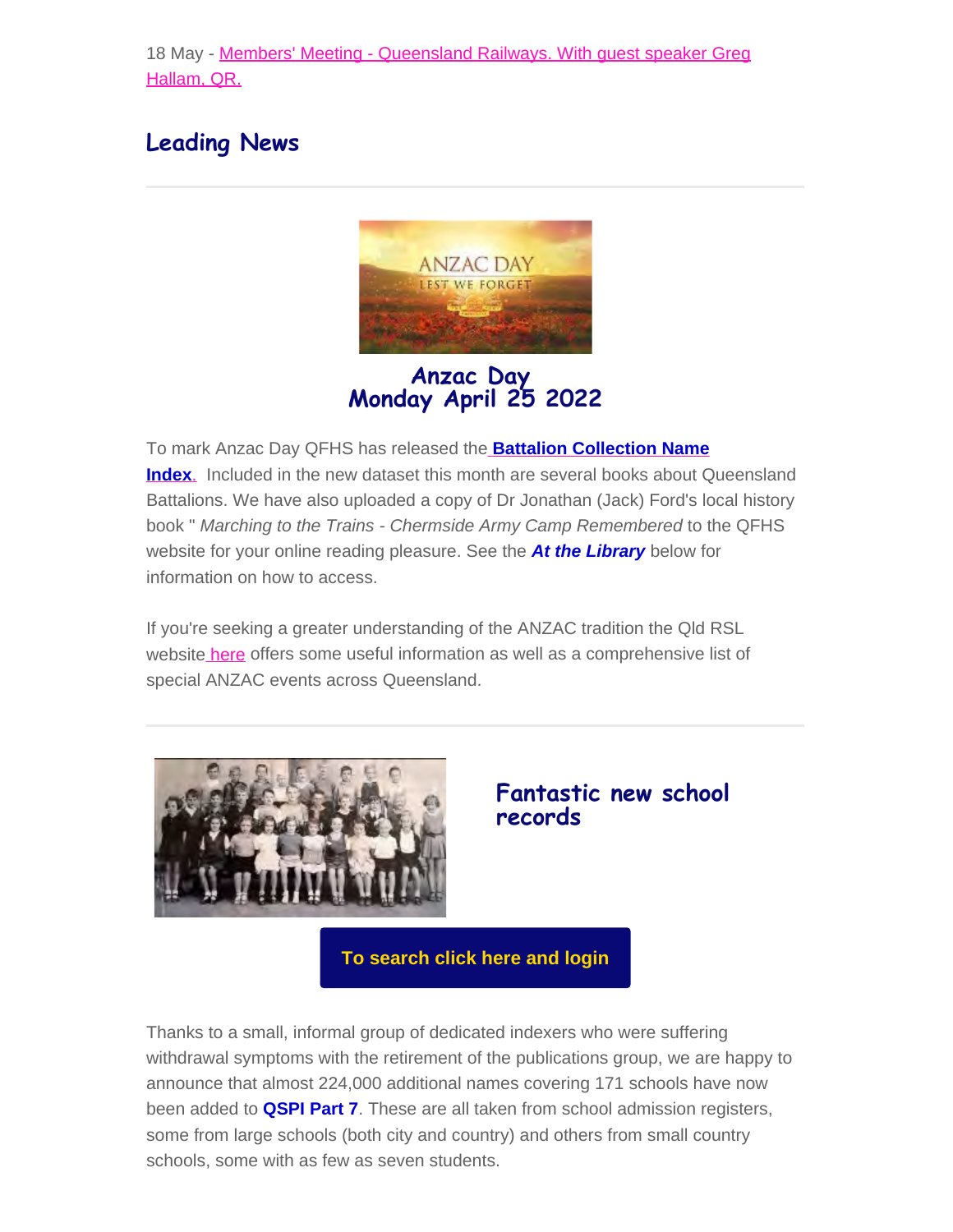Search the updated version of **Queensland School Pupils Index Part 7** and check out the updated guide to schools - you never know what you may find.



**PRE-SEPARATION EXCURSION to celebrate Queensland Day**

Would you like to join us on **Tuesday 7 June** for a tour of Old Government House? A select group of 25 people will learn interesting snippets of our early history as Dr Katie McConnel, Curator of Old Government House, guides us through this fascinating building. Our one-hour tour will **start at 10:30 am**. Please contact [presep@qfhs.org.au](mailto:presep@qfhs.org.au) if you are interested.

## **Happenings**



[Members' Meeting](https://www.qfhs.org.au/CalendarEvent.aspx?dt=20220420_193000_54) [Canon D.J.Garland, Toowong Cemetery and the Anzacs](https://www.qfhs.org.au/CalendarEvent.aspx?dt=20220420_193000_54)

#### **Guest Speaker: Dr. Hilda Maclean**

**When: Wednesday 20 April 7.30 - 9.30 pm Where: Hybrid - Online or in person at the QFHS Resource Centre, Gaythorne**

Note: Dr Maclean will be speaking in person at the Library and Resource Centre,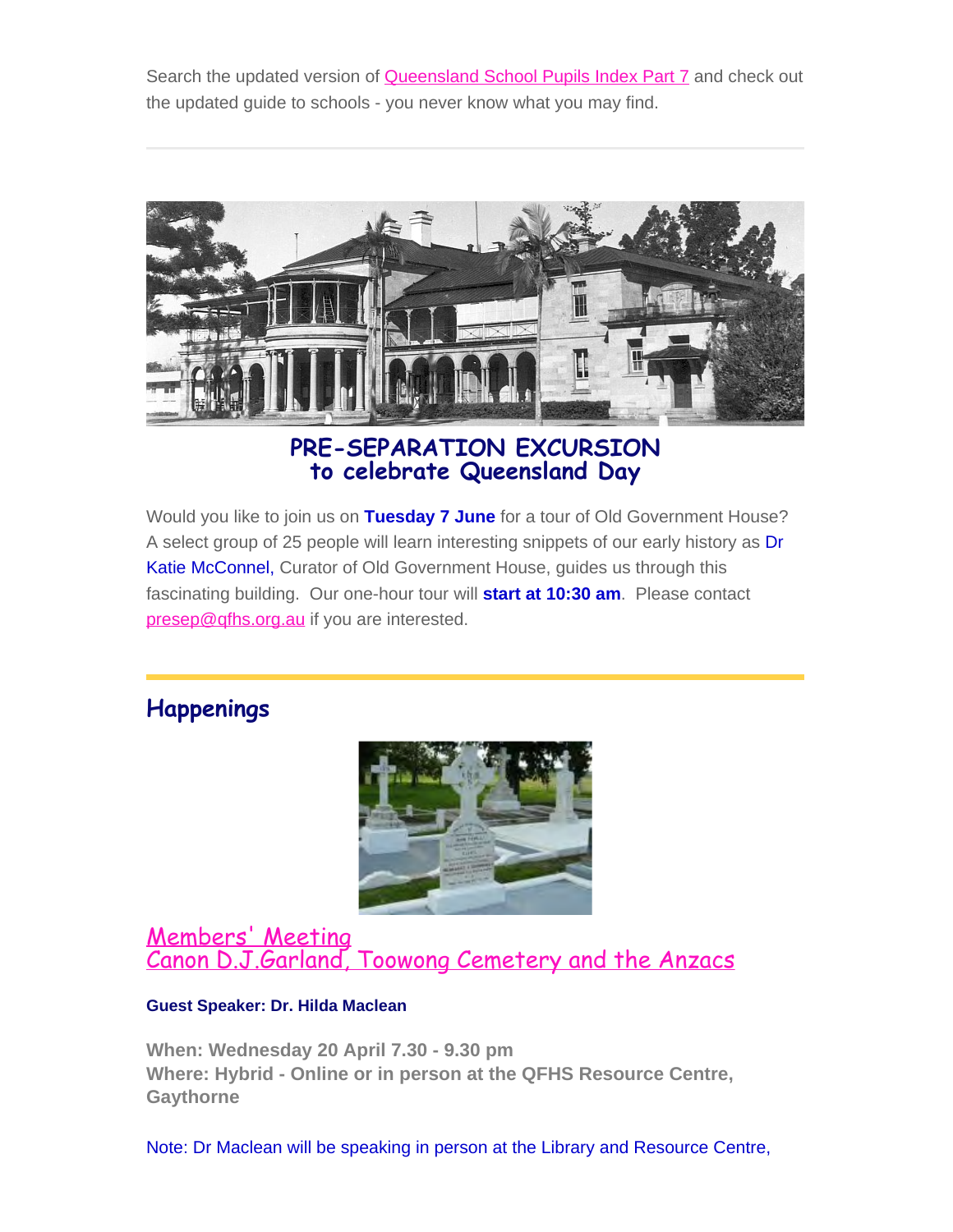#### where you will have the opportunity to meet her over a cup of tea/coffee after the meeting.

On Anzac Day morning in 1920, Army chaplain David Garland saw a small crowd in Toowong Cemetery placing flowers on soldiers' graves. He gathered them around him and conducted a simple service. With others, Garland initiated a number of types of observances, which were eventually adopted by the other States. He also commenced a trust to use money raised from Anzac Day badge sales for the care of soldiers' graves at home and abroad as well as funding the war memorial at Toowong Cemetery. This illustrated talk explores Toowong Cemetery's place in the history of the commemoration of ANZAC Day.

**[Register Online Now](https://www.eventbrite.com.au/e/members-meeting-april-hilda-maclean-tickets-290034068707)**

# *We value all volunteers*

QFHS could not possibly provide the depth and breadth of services to our members without our volunteers and we especially express our appreciation to them at our annual Volunteers Morning Tea.

After many years of Indexing and providing millions of searchable entries for the QFHS vLibrary, the Publications Team has retired and, after delays imposed by covid, we are finally able to acknowledge the work of the most dynamic of our data dynamos - those who have indexed in excess of 100,000 entries each – with a Tribute event to acknowledge their sterling contributions.

An **Indexers Honour Roll** is listed below.

These particular data dynamos will be the Guests of the Management Committee at a celebratory High Tea and all QFHS Members are invited to attend the event to participate in the Tribute.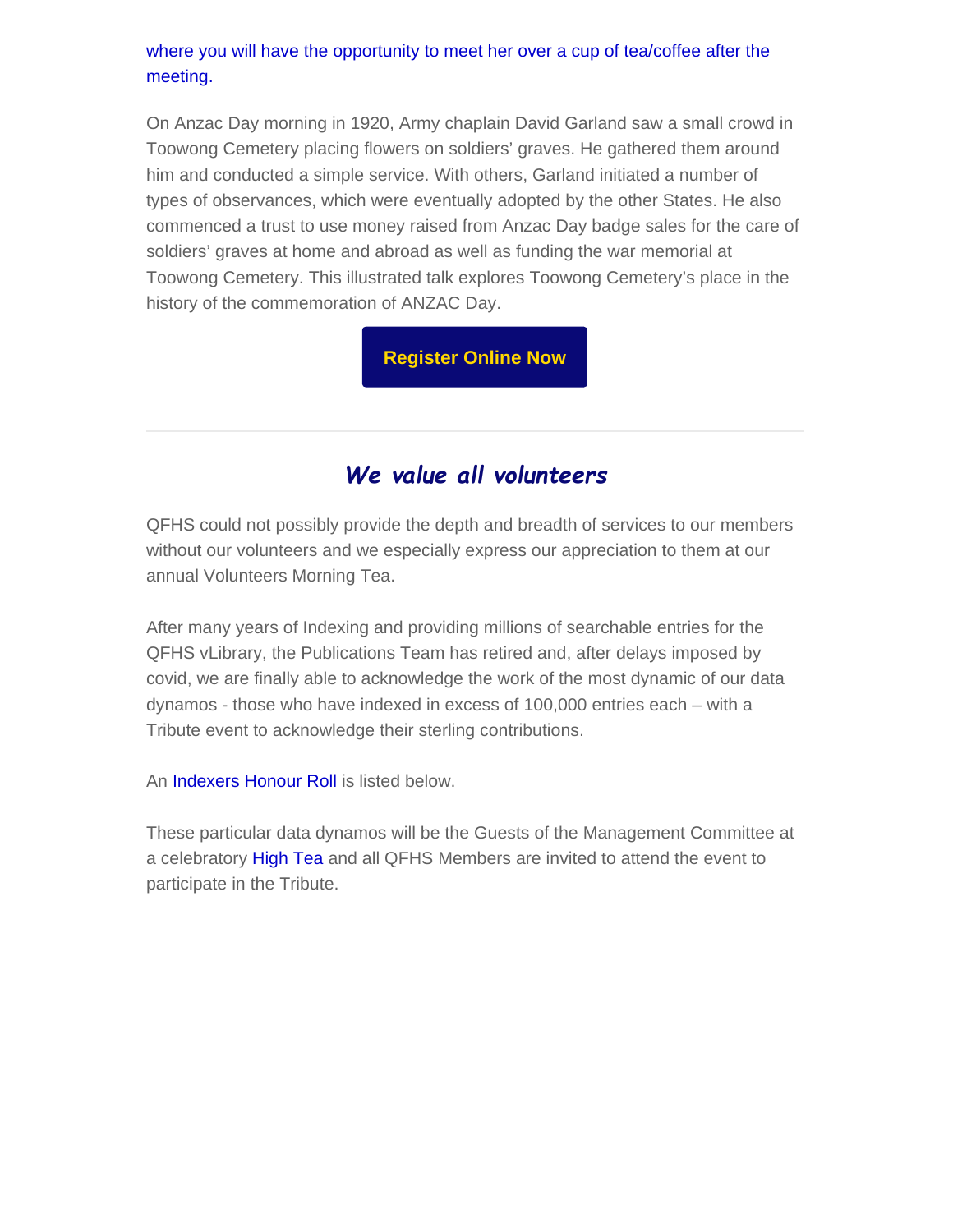

# **Indexers Tribute High Tea**

To celebrate the contribution of our data dynamos to QFHS indexes, the Management Committee has organised a celebratory High Tea.

**Date: Monday 9 May 2022 Time: 10.30am for 11am start Location: The VC Room, Kedron Wavell Services Club Address: 12 Kittyhawk Drive, Chermside**

All members are invited to attend & join the recognition of our Indexers. The cost is \$30 & bookings must be made by Sunday 1 May via Eventbrite

**[Book Here](https://www.eventbrite.com.au/e/qfhs-indexers-tribute-high-tea-tickets-313990904247?aff=ebdssbdestsearch)**

# *Indexers Honour Roll*

Those current and past members, and non-members, who indexed in excess of 100,000 entries:

Congratulations!

- *Marguerite Andrews*
- *Maureen Arthur*
- *Bev Bonning*
- *Laurie Bulley*
- *Jackie Buttress*
- *Wendy Couper*
- *Elaine Eager*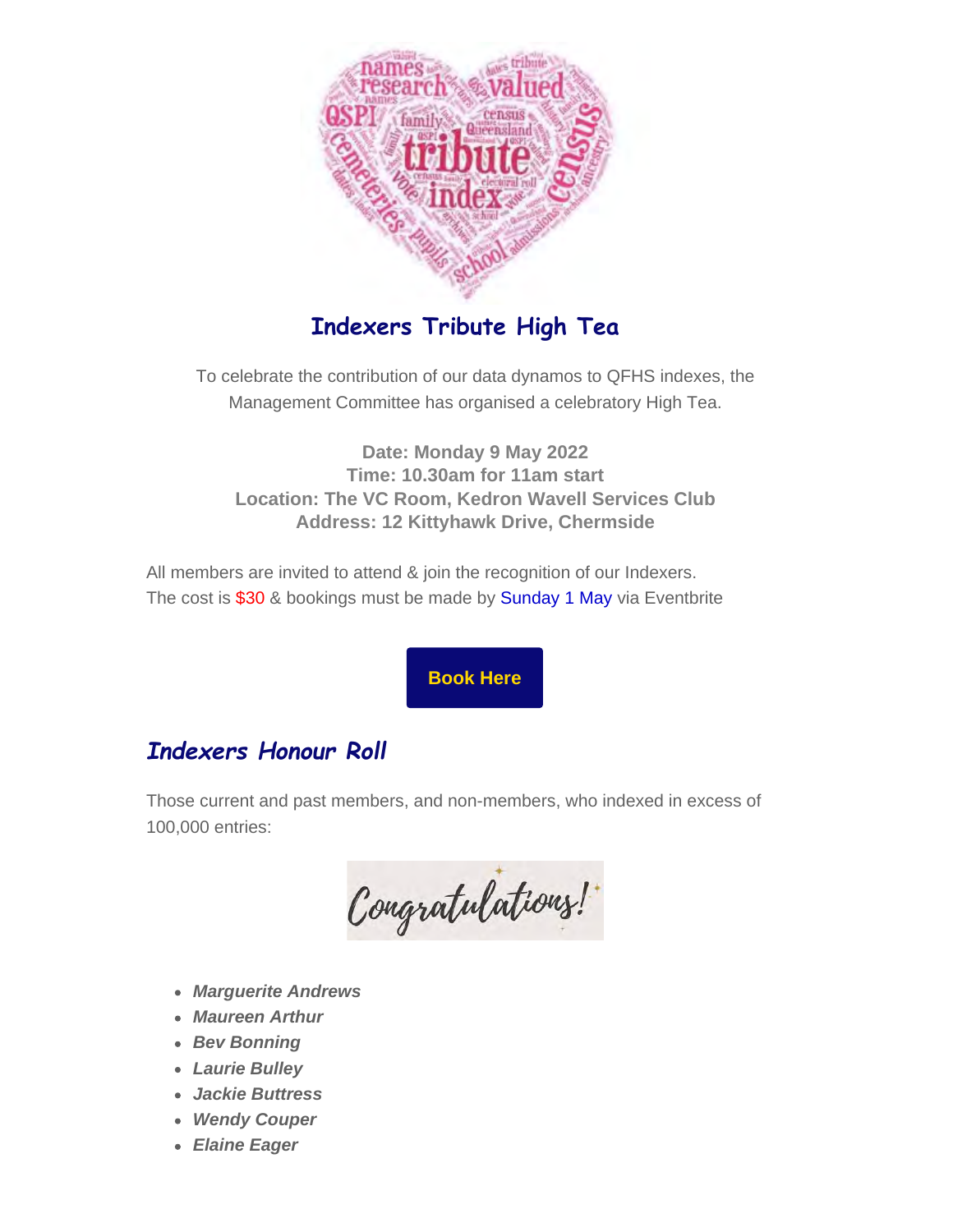*Mary Geiger*

- *Charlie Grech*
- *Jenny and Bryan Hacker*
- *Elaine Gillam*
- *Pauline Heiniger*
- *Lyn Hooper*
- *Dorothy Jeffrey*
- *Maurice Jones*
- *Joan Kane*
- *Erin Kirkpatrick*
- *Rosemary Kopittke*
- *Ellen McDonald*
- *June McDonnell*
- *Bev Moore*
- *Judith Moran*
- *Joan and Allan Newland*
- *Chris Paterson*
- *Myra Phipps*
- *Deanna Robertson*
- *Margaret Shand*
- *Lesley Stratford*
- *Lea Vardy*



# **Talking About .....**

Would you like the opportunity to chat about a family history topic, share your experience, or seek the advice of others? All in the comfort of your own home?

#### **You can, and it is free.**

Each month your Society plans to hold a session to allow people to chat about a particular subject. We have two new sessions coming up. In April we'll be talking about Family in the Navy and in May we talk about family and library experiences. These casual, friendly on-line get-togethers are proving popular and useful for our diverse membership.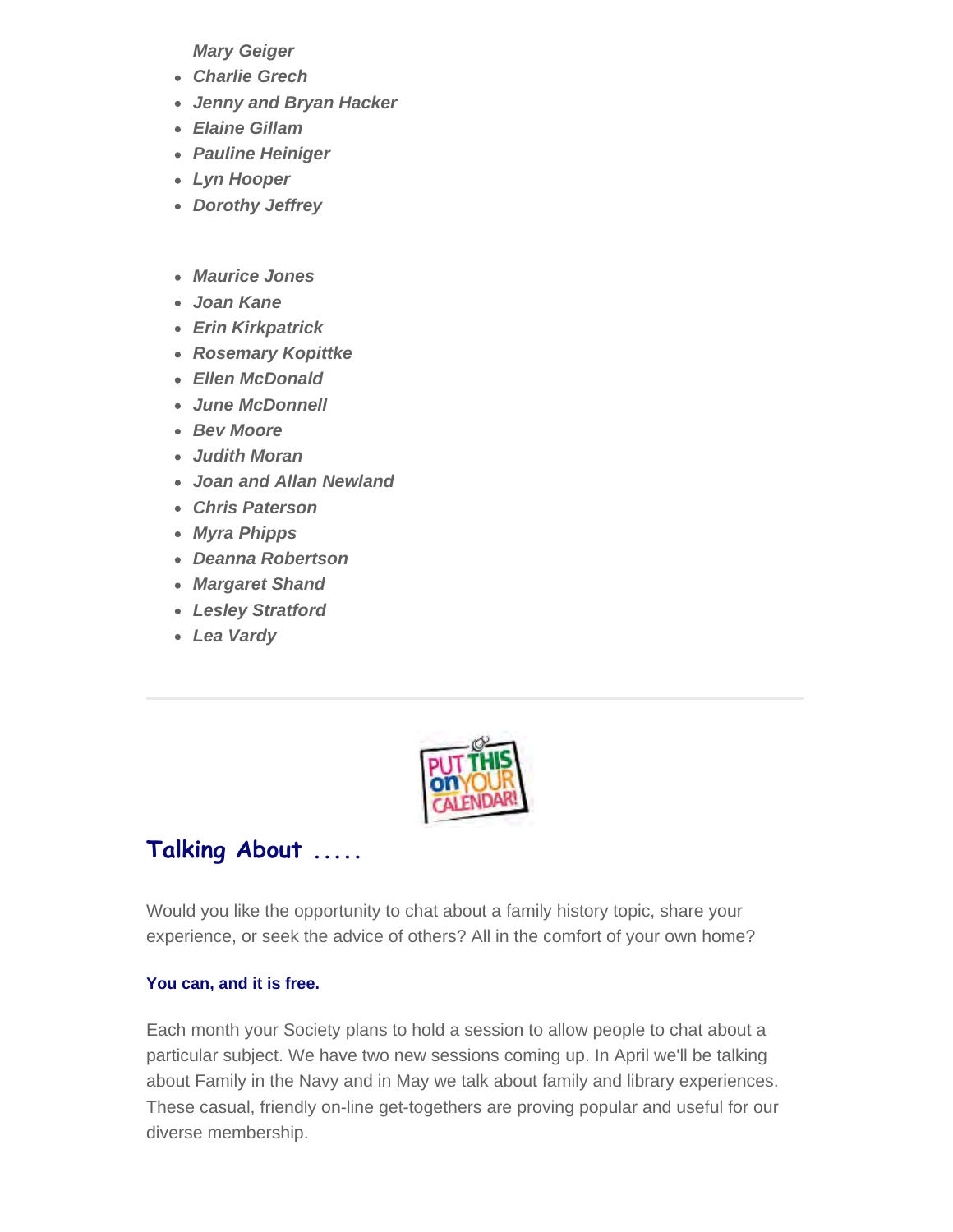Perhaps you have a topic you might like to suggest for a 'Talking about…' session. Better still, we invite you to help your fellow members and offer to host a session. We will provide the back-end support for any 'Talking about…' event.

Contact [education@qfhs.org.au](mailto:education@qfhs.org.au)



## **Talking about....** [Your family in the Navy](https://www.qfhs.org.au/events/talking-about-your-family-in-the-navy/)

## **Free QFHS event**

**When: Weds 27 April 10.00am Where: Your place**

Join online with other QFHS members to talk about your family in the navy. Perhaps you have fond memories of a sailor or have some resources you would like to share. Come along, bring your morning coffee, and join us. Bring any questions you have. This is an informal session to chat, share your memories, or ask questions of other members.

Our host will be Nancy Edwards who has an ancestor who married a man who served in the navy in the 1850s and 1860s, as well as more recent naval connections from WW2.

## **Note: Open to QFHS and GSQ members only**

GSQ members please contact [marketing@qfhs.org.au](mailto:marketin@qfhs.org.au) to register

**[Register Online Now](https://www.eventbrite.com.au/e/talking-about-your-family-in-the-navy-tickets-294987685107)**



# [Talking about ....libraries](https://www.qfhs.org.au/events/talking-about-libraries/)

## **Free QFHS Event**

**When: Wednesday 25 May 10.00am Where: Your place**

Join online with other QFHS members to talk about your family's experience of libraries. Perhaps you have fond memories of a librarian or have some resources you would like to share. Did your family or someone you knew have a personal library or was there a mechanics' institute or school of the arts in town?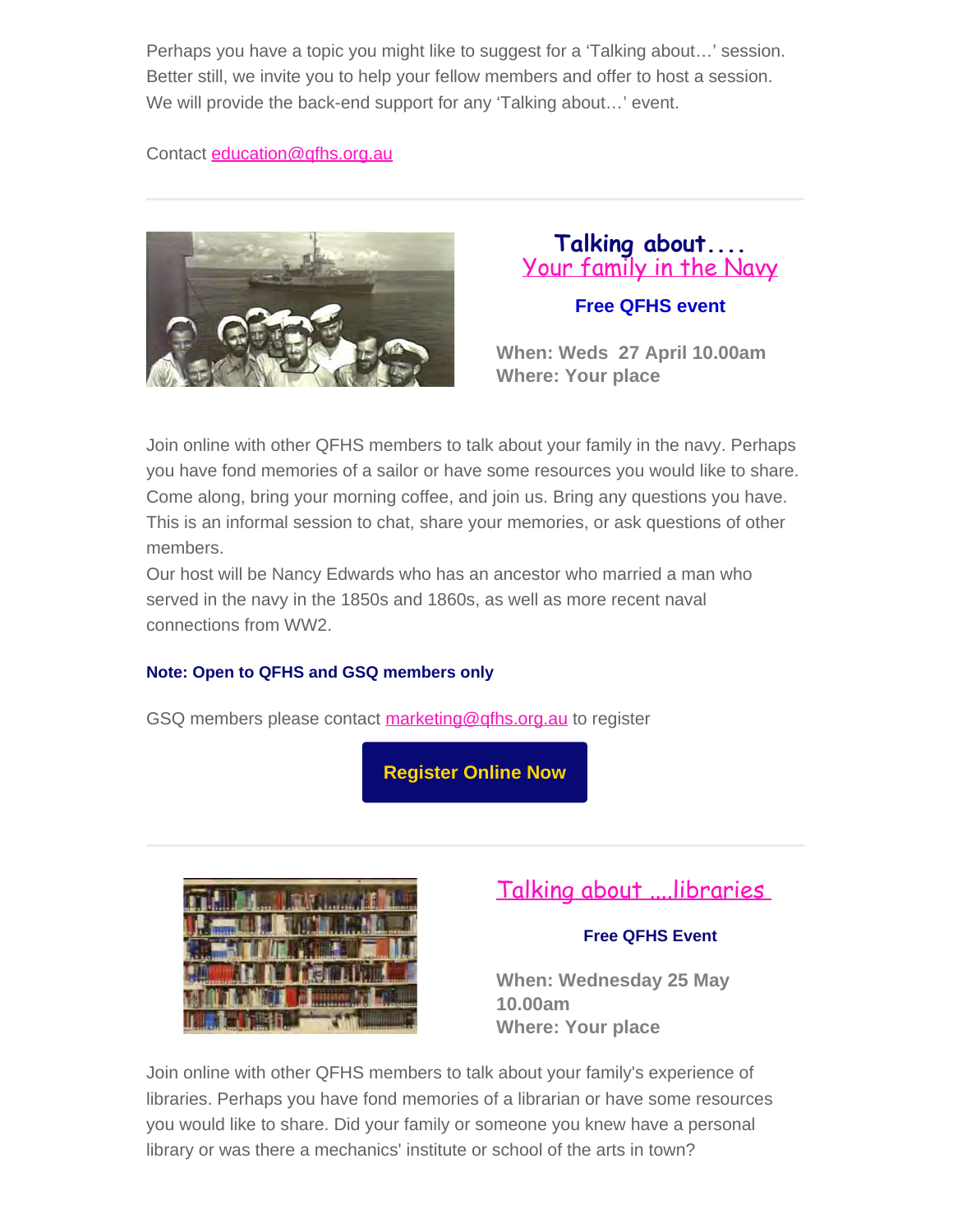Come along, bring your morning coffee, and join us. Bring any questions you have. This is an informal session to chat, share your memories, or ask questions of other members.

Our host will be Alex Daw who has an ancestor who worked in the Parliamentary Library in Victoria in the 1860s. Alex has always loved libraries and was delighted when she was finally able to work in a few before she retired.

#### **Note: Open to QFHS members and GSQ members only**

QSQ members please contact marketing@qfhs.org.au

**[Register Online Now](https://www.eventbrite.com.au/e/talking-about-libraries-tickets-309146885657)**



Information about each group plus meeting dates and Convenor Contact details can be found under Groups on the QFHS website [here.](https://www.qfhs.org.au/groups/)

> Central European **Interest Group**



**When: 28 May 2022 10.00 am - 12.00 pm Where: In person in the Society Library OR Online via ZOOM**

**Understanding the history of our ancestor's home** is important for family historians. Join the Central European Interest Group on **Saturday 28 May 2022**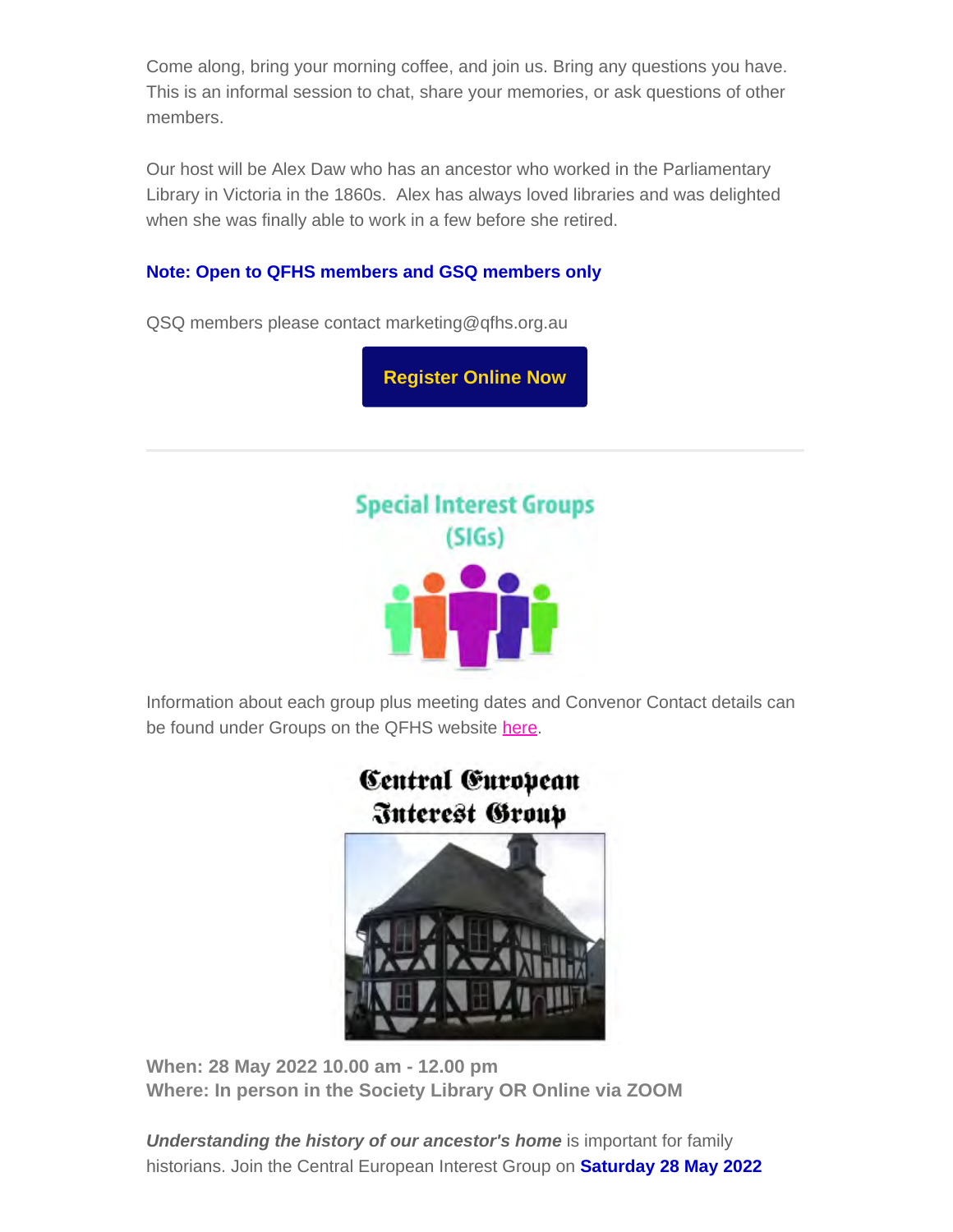**10.00 am - 12.00 pm** as **Peter Row** concludes his series of presentations on the history of the German Federal State of Schleswig-Holstein and its post-WW1 plebiscites; and as Eric Kopittke shows some of the genealogical records that are available.

Join us in person at the QFHS library or online via Zoom. Contact Eric Kopittke ( centraleuropean@qfhs.org.au ) for a ZOOM link to the meeting. All welcome.

# **DNA Interest Group**

## *Special Topic: X-DNA, seldom used but worth a look*

You're welcome to join members of the QFHS DNA Interest Group on **Saturday 7 May 1.30 - 3.30 pm** for this interesting session. The meeting will be held online. You can contact convenor **Chris Schuetz** [dna@qfhs.org.au](mailto:dna@qfhs.org.au) for further information and to register.



## **Learn@QFHS - Workshops/Courses/Seminars**



# [Findmypast 1921 Census](https://www.qfhs.org.au/events/learn-qfhs/1921-census/) **Free Event**

**When: Friday, 6 May 2022 10.00 am - 11.00 am (AEST) Where: Online Limit: 50**

**Presenter: Jen Baldwin, Findmypast**

Join us for a free online event to discover more about the 1921 Census available on Findmypast.

This is an opportunity to view a pre-recorded presentation by Jen Baldwin, Research Specialist and North American Content Specialist, Findmypast.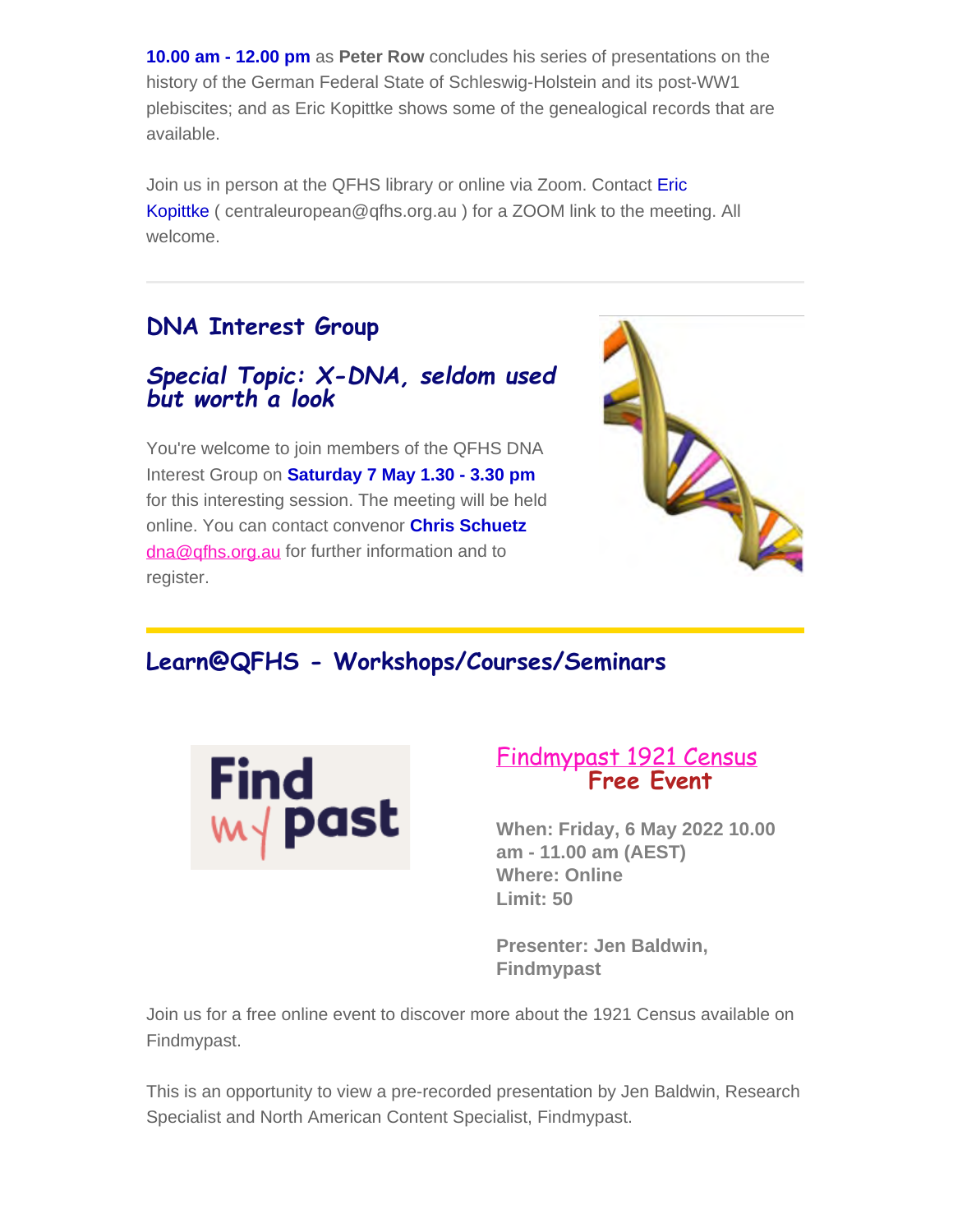This recording contains all the up-to-date information on the 1921 Census and the product developments made by Findmypast.

Please note that no Findmypast personnel will be available.

**[Register Online Now](https://www.eventbrite.com.au/e/findmypast-1921-cenus-tickets-294351452117)**

# [Dutch research unclogged](https://www.qfhs.org.au/events/learn-qfhs/dutch-research-unclogged/)

**When: Friday 13 May 10.00 - 11.30 am (AEST) Where: Online Limit: 25 Your presenter: Ludij Peden**



Do you have Dutch ancestry? Feeling rather intimidated? Here you will discover some of the best online research sites for The Netherlands, the information from which can date back to the 1500s.

You will discover that some offer English language options, and others can be translated readily by Google Translate. The Dutch records have been methodically kept and are as easy to research as Scottish ones.

Over history, the Dutch have assimilated into most countries, so you could easily encounter one in researching your ancestors.

#### **Note: This presentation will be recorded**

**[Register Online Now](https://www.eventbrite.com.au/e/dutch-research-unclogged-tickets-249014859147)**

## **Conferences**

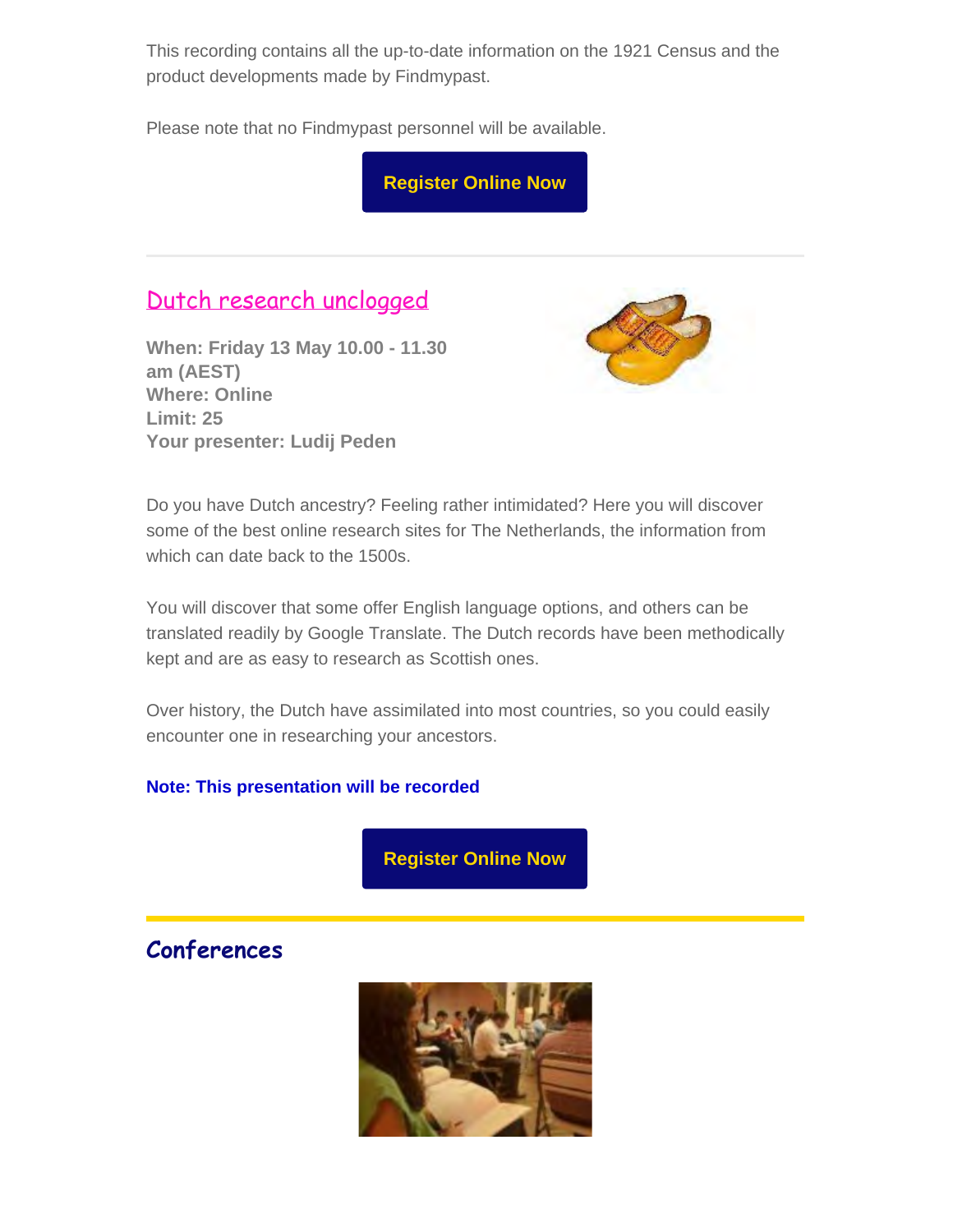In 2022 QFHS will keep you informed about major upcoming conferences. In recent times a number of conferences were cancelled or postponed but many are now back on the horizon with the significant improvement of on-line sessions, showcases and conference recordings. Don't miss your chance. Watch this section of Snippets for the latest news.



## **History in Paradise – 2022 AFFHO Congress (postponed from 2021)**

#### **Date: 31 July 2022 - 04 August 2022 Price: from \$1759pp twin share**

Postponed to 2022, Family history society members and genealogy enthusiasts across Australasia are warmly invited to the Australasian Federation of Family History Organisation's Congress, hosted by Norfolk Island Museum.

#### **Event Details**

Your hosts, the Norfolk Island Museum are organising a variety of lectures, presentations, trade show, tours and activities that will take you across the breadth and width of the Island and its history.

There will also be a variety of lectures and workshops, presentations by genealogy experts, tours of World Heritage-Listed Kingston and a trade show - a full week to indulge in your love of genealogy!

#### **Full program sessions and details will be available soon.**

For more details and booking enquiries visit the Norfolk Island Travel Centre [here.](https://www.norfolkislandtravelcentre.com/event/history-in-paradise-2021-affho-congress/?utm_source=sendinblue&utm_campaign=AFFHO%20Congress%202022%20-%20Round%201%20Indiv%20%20Clubs%20AU&utm_medium=email)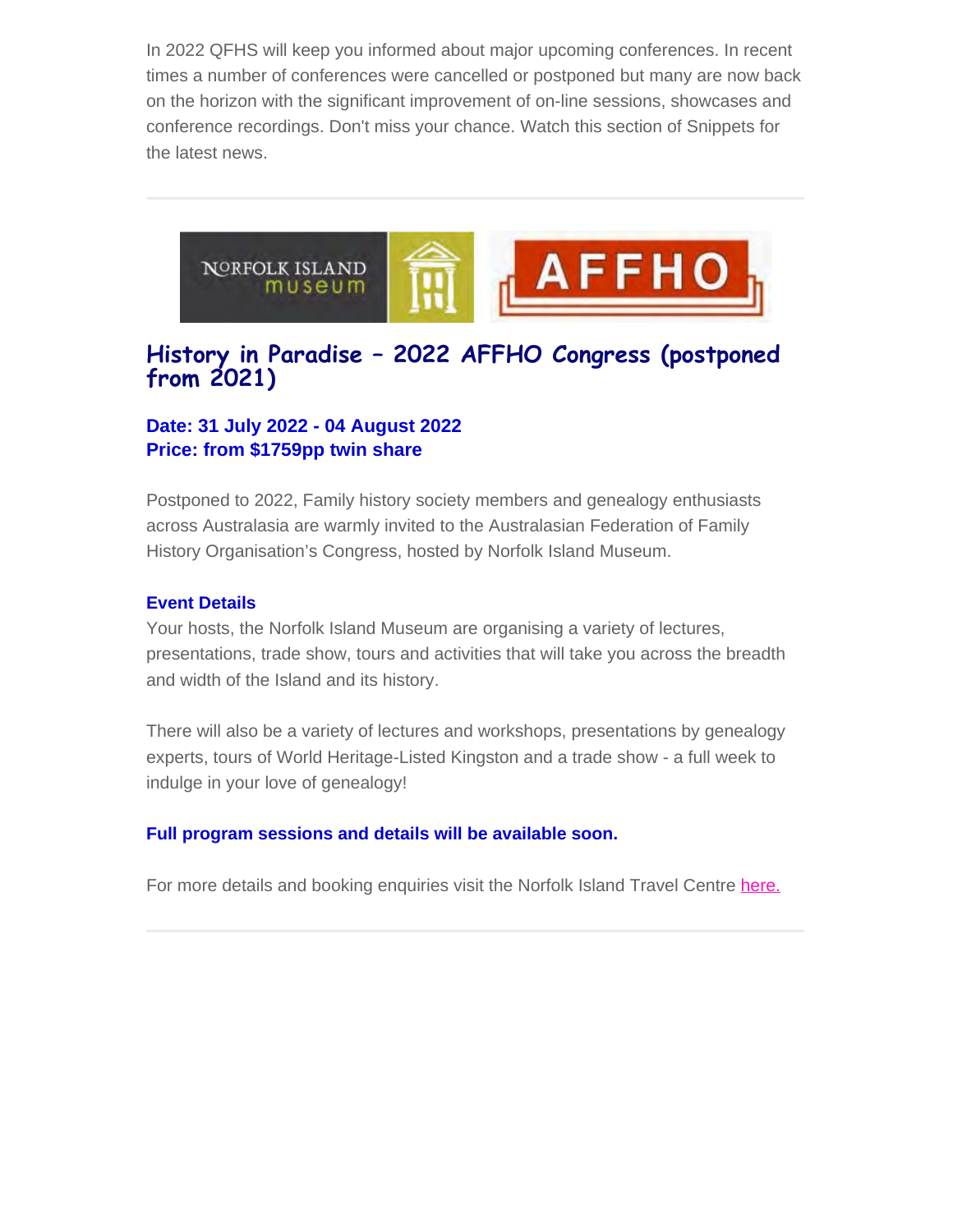



## **FAMILY HISTORY DOWN UNDER**

**2022 8-11 November 2022**

**Castle Hill RSL Club, Castle Hill NSW Refer to new website** *[www.familyhistorydownunder.com/2022/home](https://www.fhdu22.com/)*

# **FHDU2022 will offer 3 ways to participate**

**In-person (4 days) - AU\$595 Live stream - megabundle AU\$395 / one day AU\$135 Recordings only - mega AU\$295 / track \$99**

Reminder: This is an international event so tickets will be in demand.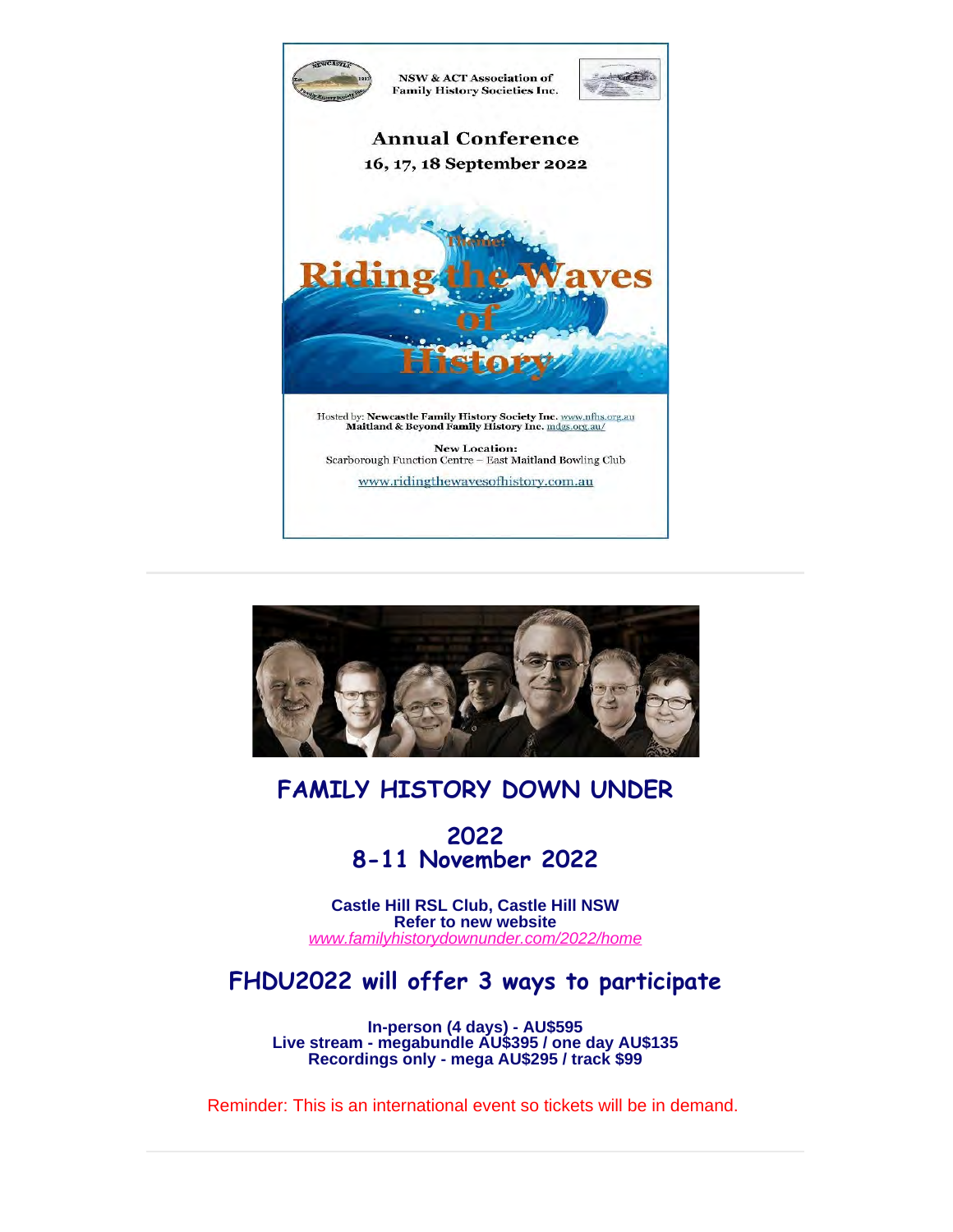

**Sands of Time Keynote Speakers have just been announced. You can see all the details on the Conference Website** [here.](https://sandsoftime.org.au/)

# **Online Searching with QFHS**



# [The Battalion Collection Name](https://www.qfhs.org.au/online-access/battalionindexes/) Index

#### **Do you have a member of the Armed Forces in your family? Perhaps you have some brief details about their service but would like to know more.**

To mark Anzac Day 2022, the Digitising Team has created a new dataset – **the Battalion Collection Name Index**. QFHS has a good collection of military books in the Print Library, located just inside the library on the right *(Call Nos A3 4)*. Included in the new dataset this month are several books about Queensland Battalions:

*From Anzac to the Hindenburg Line* by Norman K Harvey provides a history of the 9th Battalion AIF that served at Gallipoli and in major WW1 battles in France.

*Always Faithful: The history of the 49th Battalion* by Fred Cranston. Created in Egypt from Gallipoli veterans from the 9th Battalion and reinforcements from Australia, the 49th was predominantly composed of men from Queensland. The battalion fought in France, including at the now legendary battle for Villers-Bretonneux in 1918.

*Black over Blue: The 25th Battalion AIF at War 1915-1918* by Bob Doneley. The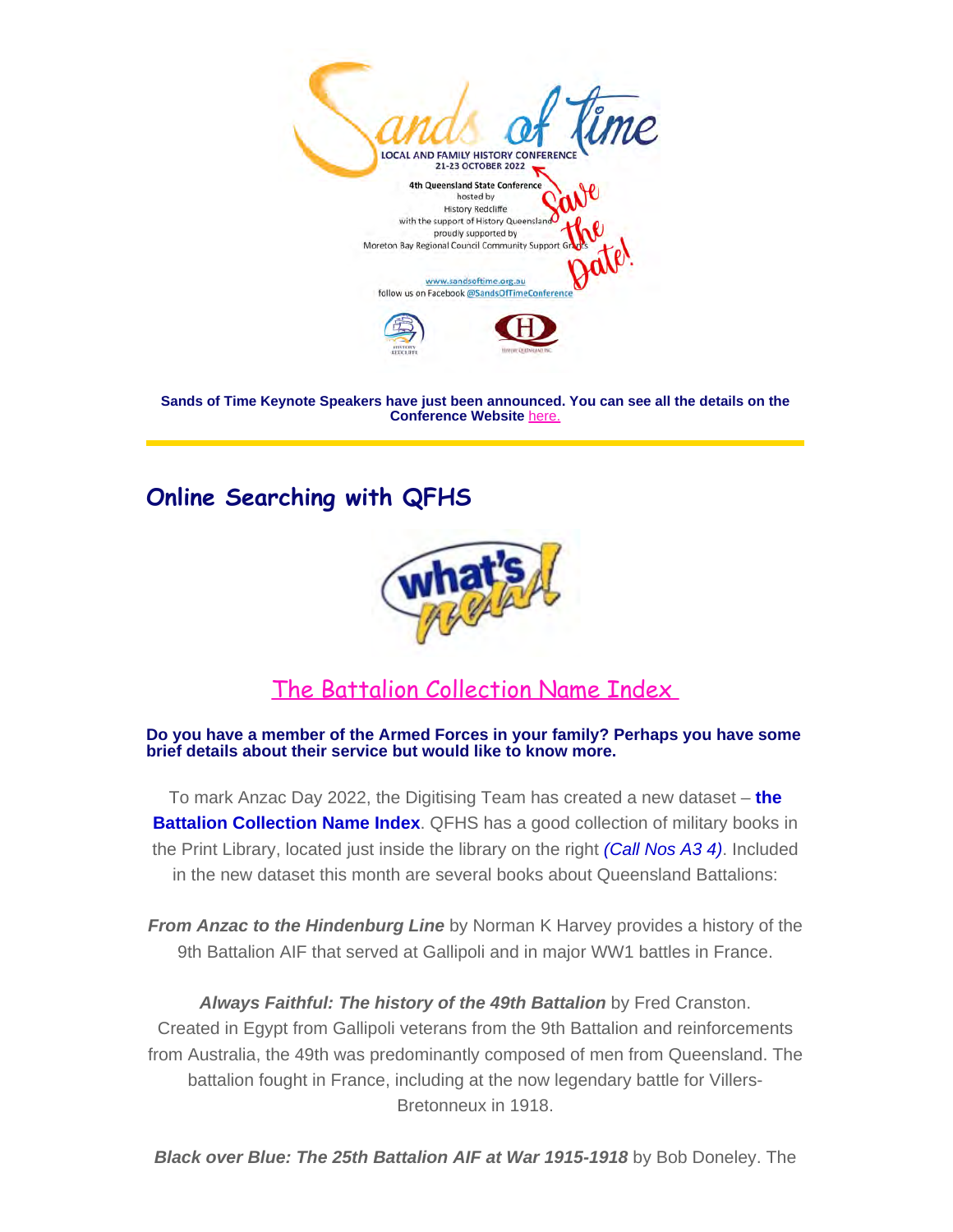25th Battalion was raised at Enoggera in Queensland in March 1915 and fought at Gallipoli and in France and Belgium.

*Chinese Anzacs: Australians of Chinese descent in the defence forces 1885- 1919* by Alistair Kennedy includes the biographies of 15 soldiers from Queensland and other States who fought in the Sudan campaign 1885, the South African Wars and WW1.

**The Thirty-niners** by Peter Charlton is about the original volunteers for the Second AIF who enlisted in the last months of 1939. Noted for being 'reckless, adventurous, wild and flamboyant', they served in the Middle East, Crete, Greece, and New Guinea.

*Mates and Memories: Recollections of the 2/10th Field Regiment* by Dr Bob Goodwin. Formed in July 1940 at Redbank, the regiment included men from all over Queensland, including a group of lifesavers from Tugun. After action in Malaysia and Singapore, the men had to endure the brutality of three and a half years as prisoners of war of the Japanese.

While these books predominantly include the names of officers or those mentioned in dispatches in the Index, more names and information are included within the books, such as lists of battalion men, with army number and rank, who died or returned at the end of conflict, and information about the places and battles where they fought.

Two wonderful books from the Local History (*H4*) section in the Print Library are:

*A salute to our fallen: a history of the Warwick district men who gave their lives in WWII, Korea and Vietnam* by Brian O'Grady. This book includes a biography of the men of the Warwick district who lost their lives in the wars mentioned in the title.

**Clifton & district: re-discovering our WW1 Anzacs** by Margaret Miller, with assistance from the Clifton High School students. This book contains a biography of each of Clifton's WW1 Anzacs, including family details, occupation before the war, where stationed, place and date of death and burial, or for the lucky ones, what happened to them when they came home.

These two books have also been included in the [Name Accumulation Index](https://www.qfhs.org.au/online-access/qfhs-books-name-accumulation-index/)**.**

You can check by using **Global Keywork Search** [here](https://www.qfhs.org.au/online-access/searchable-datasets/global-keyword-search/)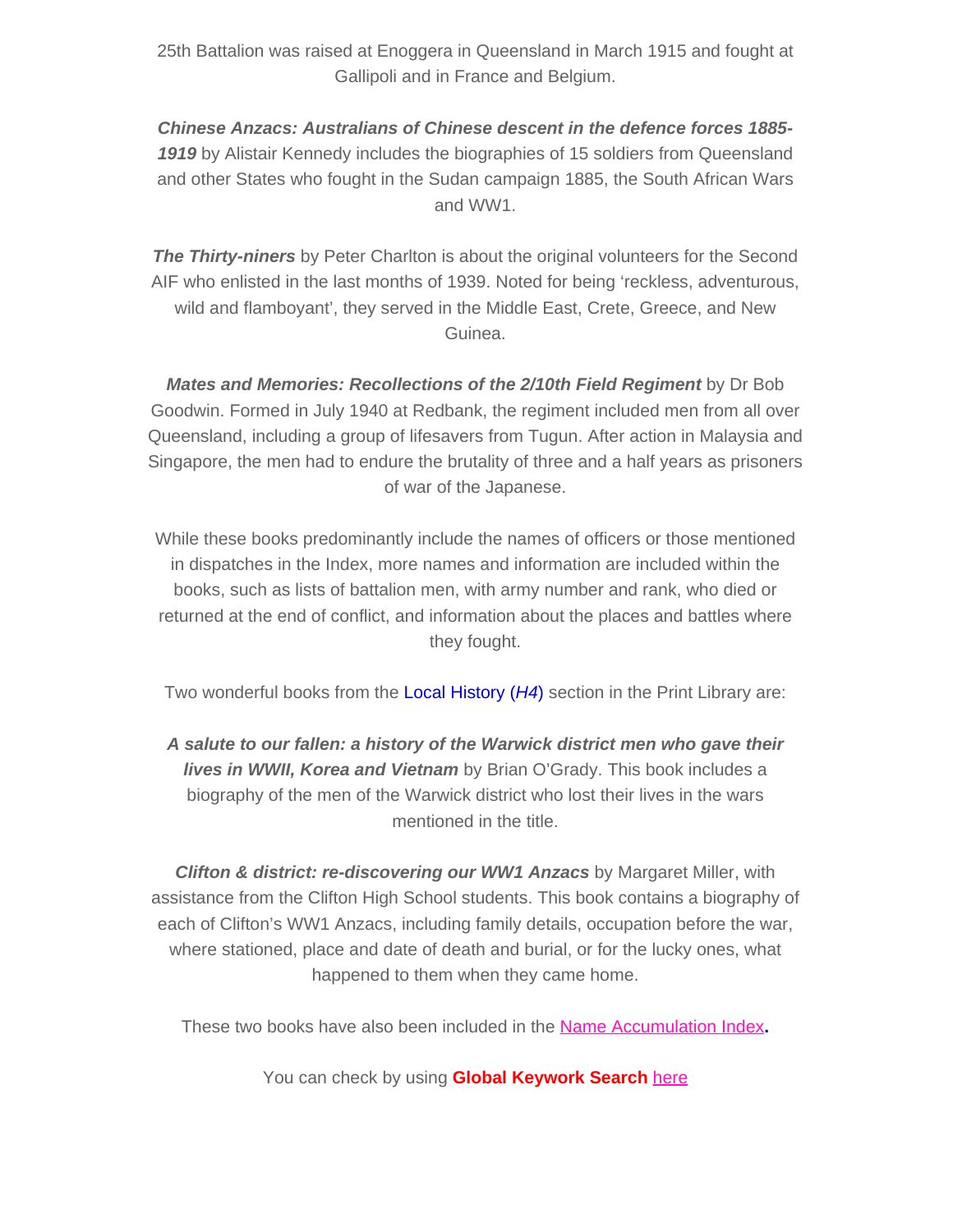



# [Books Name Accumulation Index](https://www.qfhs.org.au/online-access/qfhs-books-name-accumulation-index/) **(QBNI) April 2022**

The **QFHS Books – Name Accumulation Index** has passed 240,000 names. How good is that?

This index contains names of early Queensland families across a variety of areas. Remember QBNI is being updated all the time. Recent additions cover the Gatton, Esk, Kuranda, Atherton Tablelands, Normanton, Killarney, Mitchell, Palmer River, Muckadilla, Darling Downs region and more.

Are any of your family names included?

Search all our datasets in one easy action using **[Global Keyword Search](https://www.qfhs.org.au/online-access/searchable-datasets/global-keyword-search/)**

Go ahead and try it. Enter your keyword. e.g. surname, given name, place name, occupation. If you are searching on more than one term, separate your keywords by a space or an asterisk. Read About Global Keyword Searching at the top of the search box for more hints.

## **At the Library with QFHS - New Resources**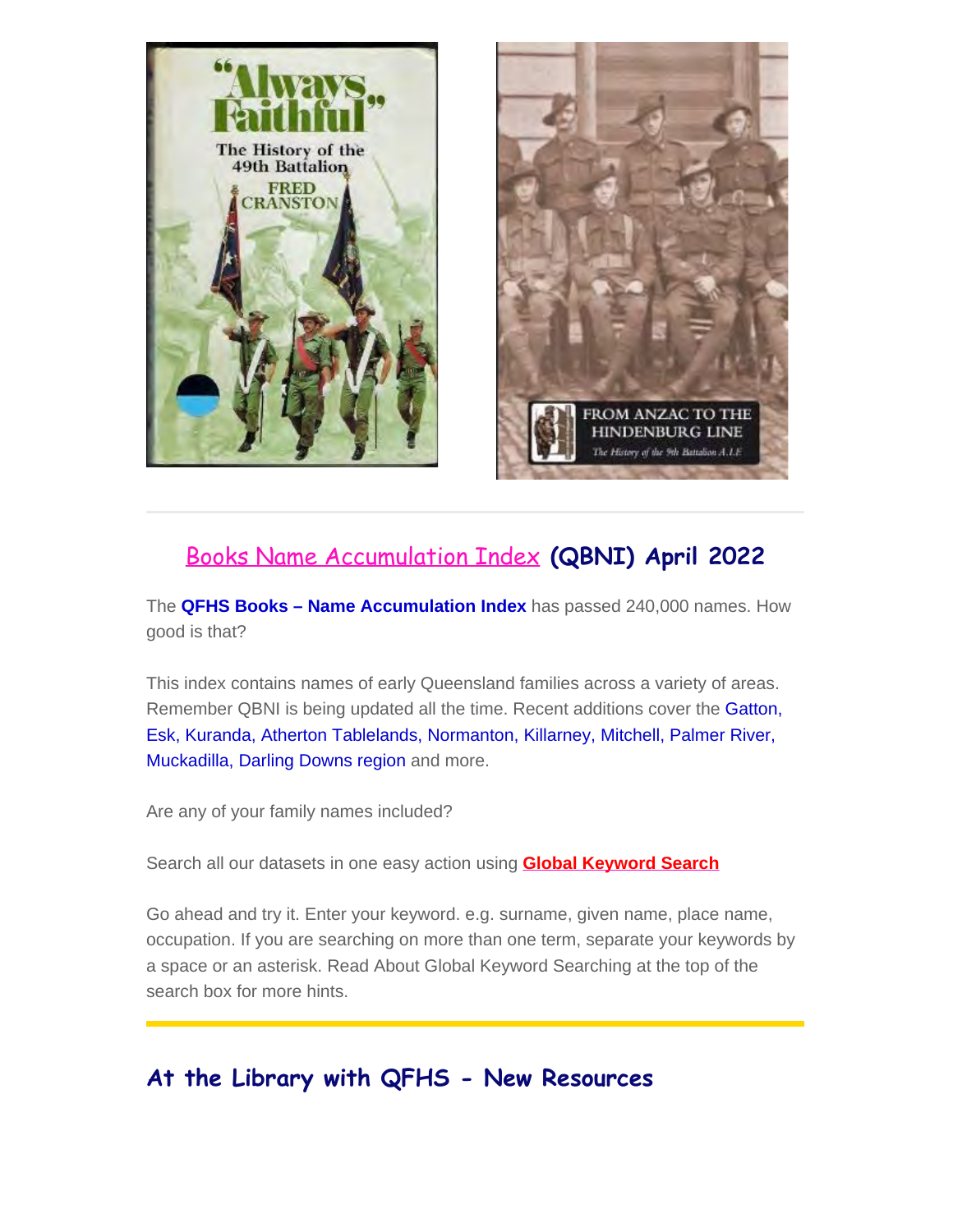

# **Special Anzac Day Book Release**

## *[Marching to the Trains - Chermside Army Camp Remembered](https://www.qfhs.org.au/online-access/searchable-collections/other-works/)* **by Jonathan (Jack) Ford**

To mark ANZAC Day 2022 QFHS have uploaded this important local history book to our website. Members can peruse or read the full copy by logging to QFHS and clicking [here.](https://www.qfhs.org.au/media/1778207/marching-to-the-trains-chermside-army-camp.pdf)

Stemming from an original WW2 local history report prepared in 1997 for the Geebung/Zillmere RSL and Brisbane City Council "*this book goes beyond the original report that concentrated on just two suburbs – Zillmere and Geebung. It is now the story of one of the biggest army camps built in Brisbane in World War Two. The Chermside Army Camp impacted upon a much wider area of Brisbane, most particularly Chermside, Aspley and Virginia"*.

Keen to add a copy to your collection ? QFHS will have a limited number of copies available for purchase through our bookshop. You can order a copy in person at the QFHS Resource Centre or by emailing [membership@qfhs.org.au.](mailto:membership@qfhs.org.au) Purchase price is **\$12.00 plus postage.**

Jack's book has also be added to our [Books - Name Accumulation Index \(QBNI](https://www.qfhs.org.au/online-access/qfhs-books-name-accumulation-index/)) so you can search for family names of interest.

**We extend acknowledgment and thanks to Dr Jack Ford for his time and generosity**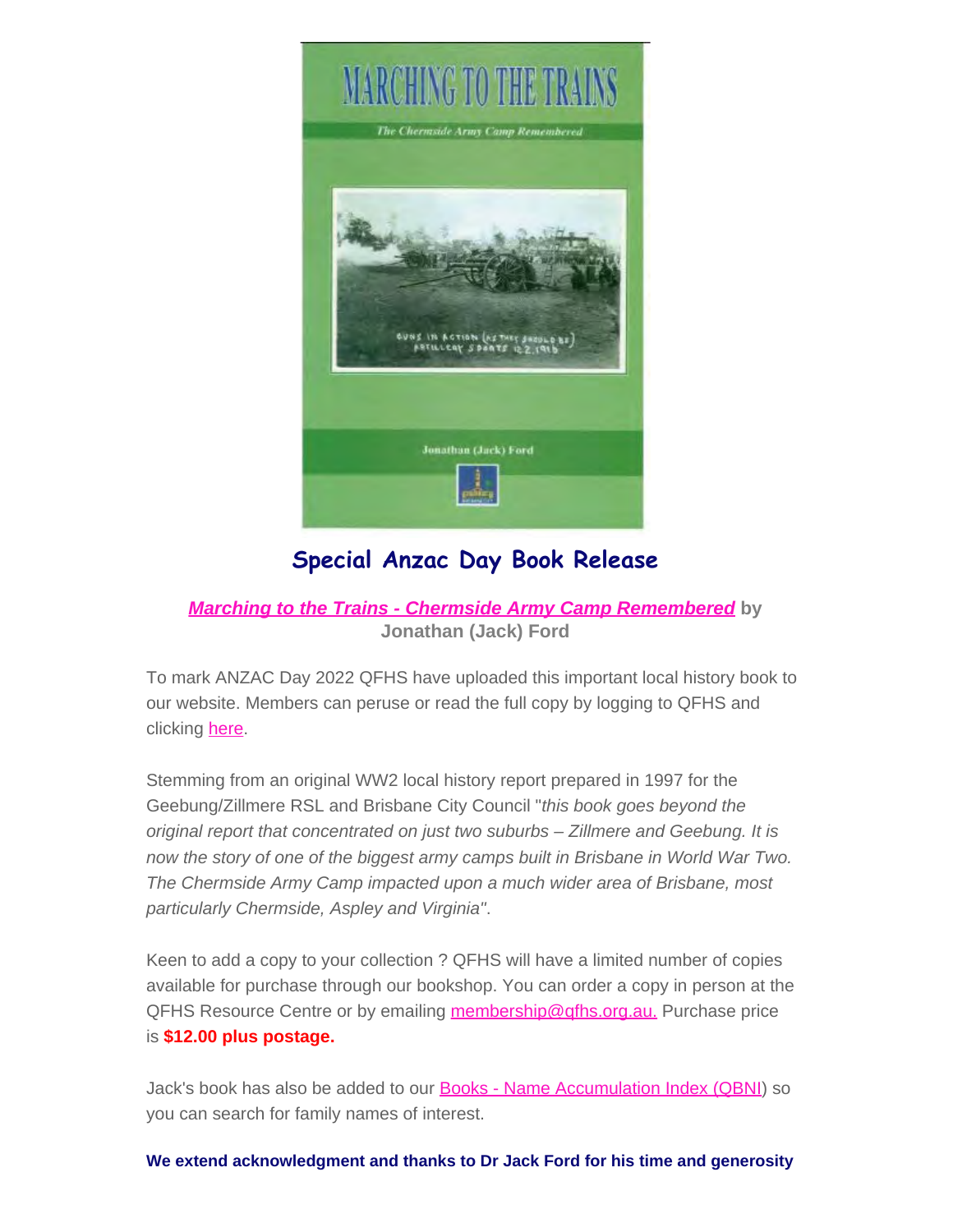**in making this special offer available to our members.** 



#### **QFHS Acquisitions Coordinator Alex Daw has provided us with news of some interesting books arriving soon at the QFHS Library and Resource Centre.**

Alex writes:

*"Anyone who saw the terrific little documentary called Not Forgotten about Waterfall (also known as Garrawarra) General Cemetery published on YouTube (https://www.youtube.com/watch?v=Cgx9vmnz3Po) will be delighted to know that we purchased the subsequent book - Forgotten Souls: the Tuberculosis Hospital and Cemetery at Waterfall, NSW. Living in the time of COVID, we can imagine how frightening it must have been to catch this infectious disease.*

*The cemetery was a part of the Waterfall Sanatorium, near Helensburgh, north of Wollongong. The book is authored by Carol Herben AOM (1946-2020). Carol and her husband John worked to preserve and document the history of Wollongong for more than 30 years. In the late 1990s Carol discovered the existence of this largely forgotten cemetery which had virtually returned to bushland. Many of the headstones were buried in or hidden by overgrown trees and weeds. Carol and John lobbied for the preservation of the headstones and recognition of the people buried there.*

*Please don't think that your lost ancestor won't be there just because your family all came from Queensland or indeed from overseas. Any of you who read my blog back in 2016 might remember the story of the box of letters abandoned at the Arana Hills Library which I adopted. These were letters from the McKenzie brothers to their family in Edinburgh Scotland. It was a story of chain migration with elder brothers coming out to Queensland being followed by a younger brother. The youngest, Walter McKenzie, came out to Australia in the 20s, then decided to return to Scotland, only to return to Australia in 1927. He contracted TB shortly afterwards, ending up in Waterfall Sanitorium where he died. This book has an index of known burials, individual histories and family histories as well as WW1 veterans stories.*

*Other new acquisitions include Island in the Flood: The story of the Bellbowrie, Moggill and Anstead floods 2011 by Neville Marsh (2nd edition) and another publication from the Moggill Historical Society, With a Stern Resolve: The Second*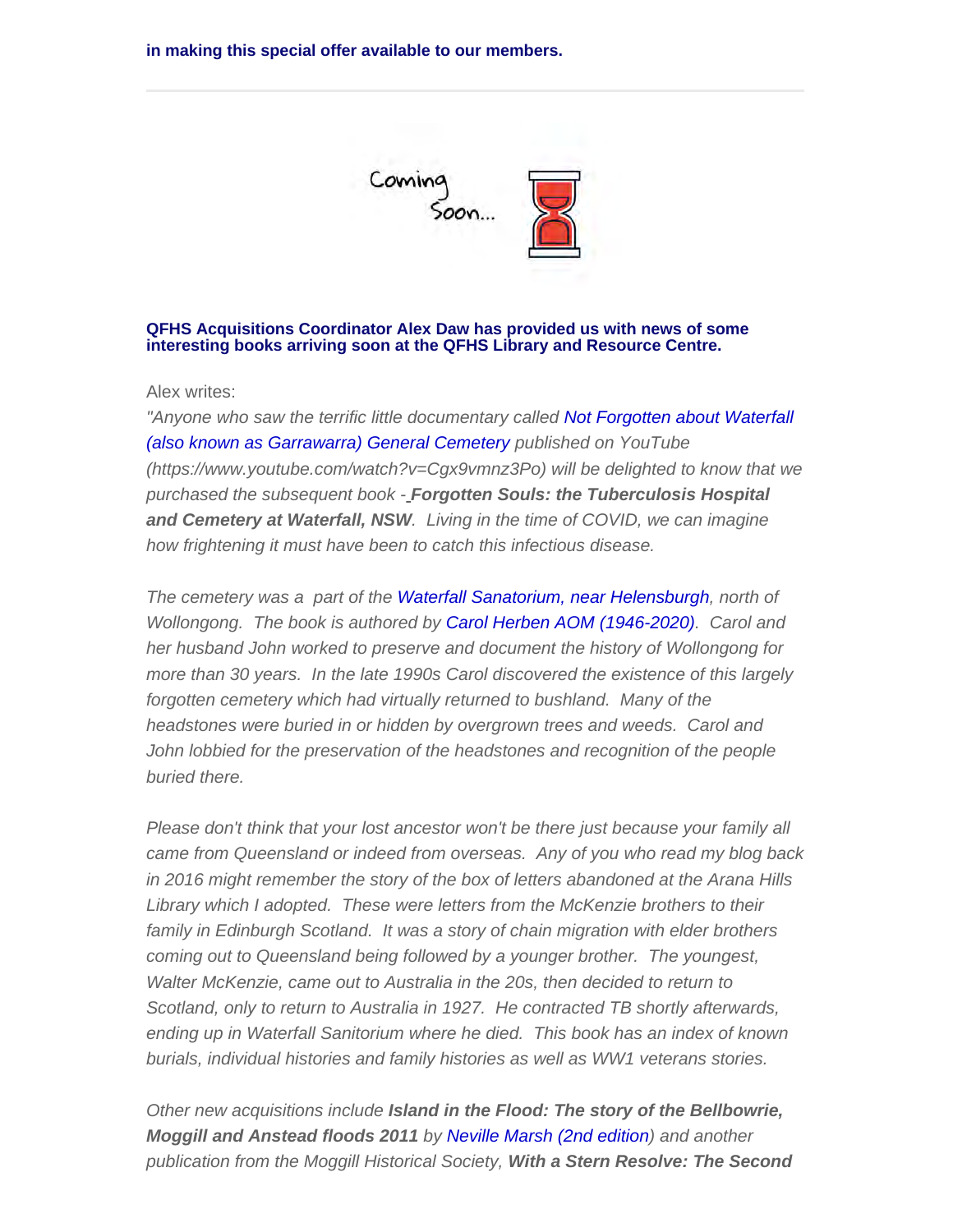*World War Service of Moggill Men and Women by Neville Marsh and Judieth A Nissen. This beautifully produced volume features well laid out biographies of those who served with photos and details of POB, DOB, service dates and occupation and sources.*

*An Australian Clan: the Nivisons of New England by Jillian Oppenheimer and Bruce Mitchell - this is not a new book as such but purchased recently from a Biographical Database of Australia book sale. This book is about a couple who came to Australia from the Drumfries region of southern Scotland and established several pastoral properties and fine merino fleeces.*

*Other purchases from the BDA catalogue include:* T**he Sutherland School Centenary 1887-1987** by Pam Thomas (Sutherland NSW) and **The Elusive Captain William Cromarty** by Leslie Kilmartin."

Interested in having a look ? Check the catalogue [here](https://www.qfhs.org.au/resources/catalogue-search/) to confirm when these new items have been shelved. You can also find a full list of all recent acquisitions in the latest edition of our e-Journal *Queensland Family Historian* ...due out late April.

## **Members' Noticeboard**



#### **Report from our on-line meeting held 6 April 2022**

Your MC met last week. Review of our technology, of membership numbers, and return of members to our centre at Gaythorne continue. Also the planning of a tribute for the Publications Group indexers on 9 May and of our annual Open Day on 6 August.

Six new members were welcomed: Meredeth McSweeney, Werona Armstrong, Rodney Robinson, Dee Greentree, Barbra Wagner and Aidan Moore. And welcome back to Jocelyn Biles.

Of note among activity reported during March was the Irish Interest Group's first allday session devoted to Irish research held at the QFHS centre on 24 March. The committee congratulates the Group and support volunteers on the success of the day.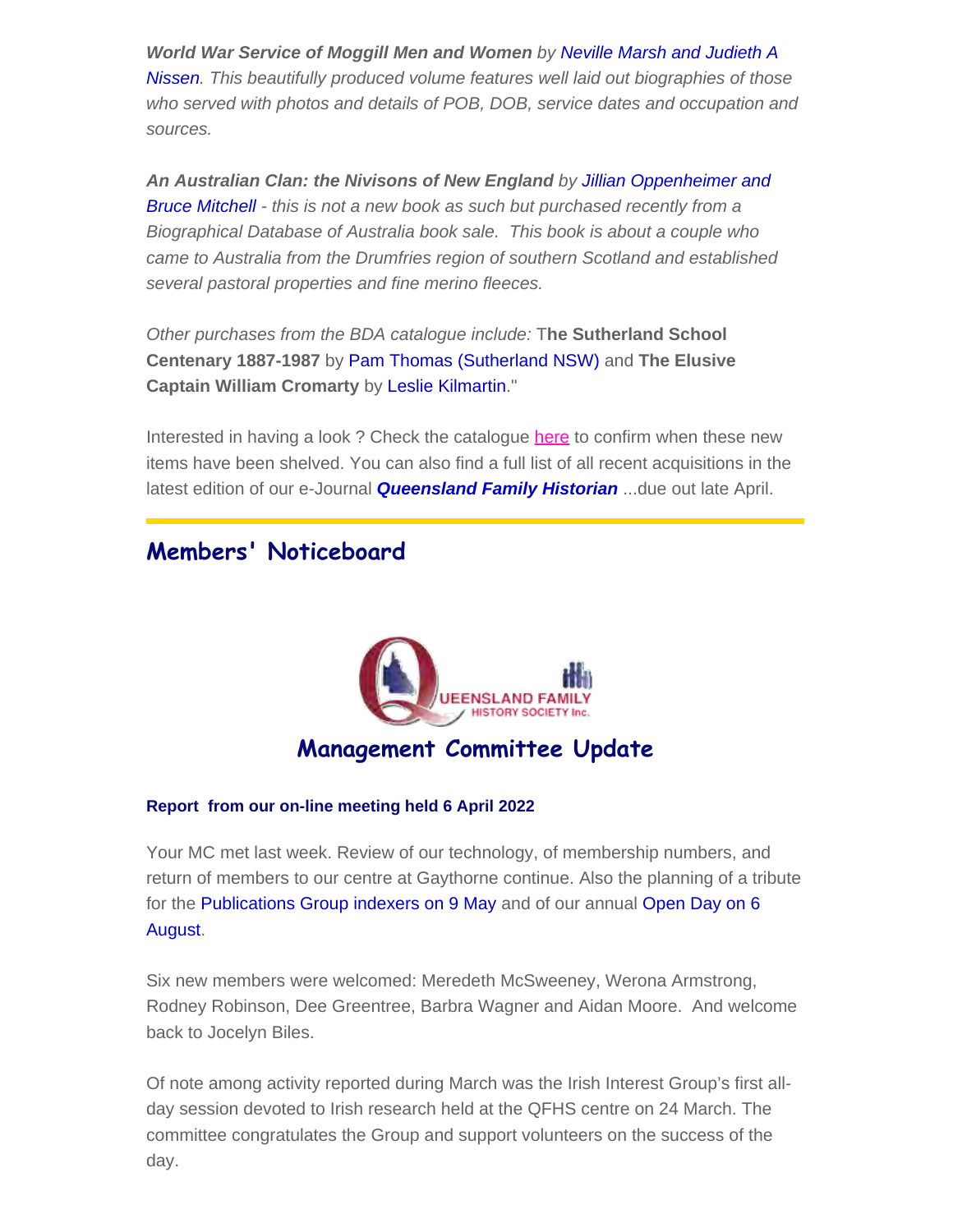On the education front, the fully booked summer Beginners' Course finished on 21 March. Bookings are now open for the winter course, online on six Monday mornings, **starting on 4 July.** The program of Talking about…sessions is evolving. It needs members to volunteer to suggest and lead sessions. Contact Education Officer, Sue Reid.

May we remind you to consider helping to manage and run our organisation through 2022–23. Especially we need your ideas and experience for planning future activity. In the next issue of our journal you will find the notice of our **2022 AGM, to be held on 15 June,** including detail about nominating for the Management Committee. Note that all positions are declared vacant and open for nominations. And the current Secretary and Treasurer will not be nominating again.

Aside from the Management Committee, there are many other ways to help run QFHS. Thanks to the pandemic disruption, Zoom has taken off. You can now be involved in many volunteer roles from your home. And, with activity building up again at the QFHS centre, there are still opportunities for members in Brisbane and surrounds who would like to help in roles there.

QFHS is an affiliate member of several organisations, among them History Queensland and the Australasian Federation of Family History Organisations (AFFHO). History Queensland will hold the first of two meetings this year on Saturday 14 May, at Queensland State Archives, Runcorn. AFFHO will hold its AGM online on 10 May. Additional QFHS representatives are welcome at both meetings.

If you're newly retired, winding back at work, or looking to progress your family history interest for any reason, volunteering is a good way to get more out of your QFHS subscription.

Take action in April: phone the Secretary (07 3856 2724), email [secretary@qfhs.org.au](mailto:secretary@qfhs.org.au), or contact any of the Management Committee listed in the journal.

**Elaine Eager QFHS Secretary**

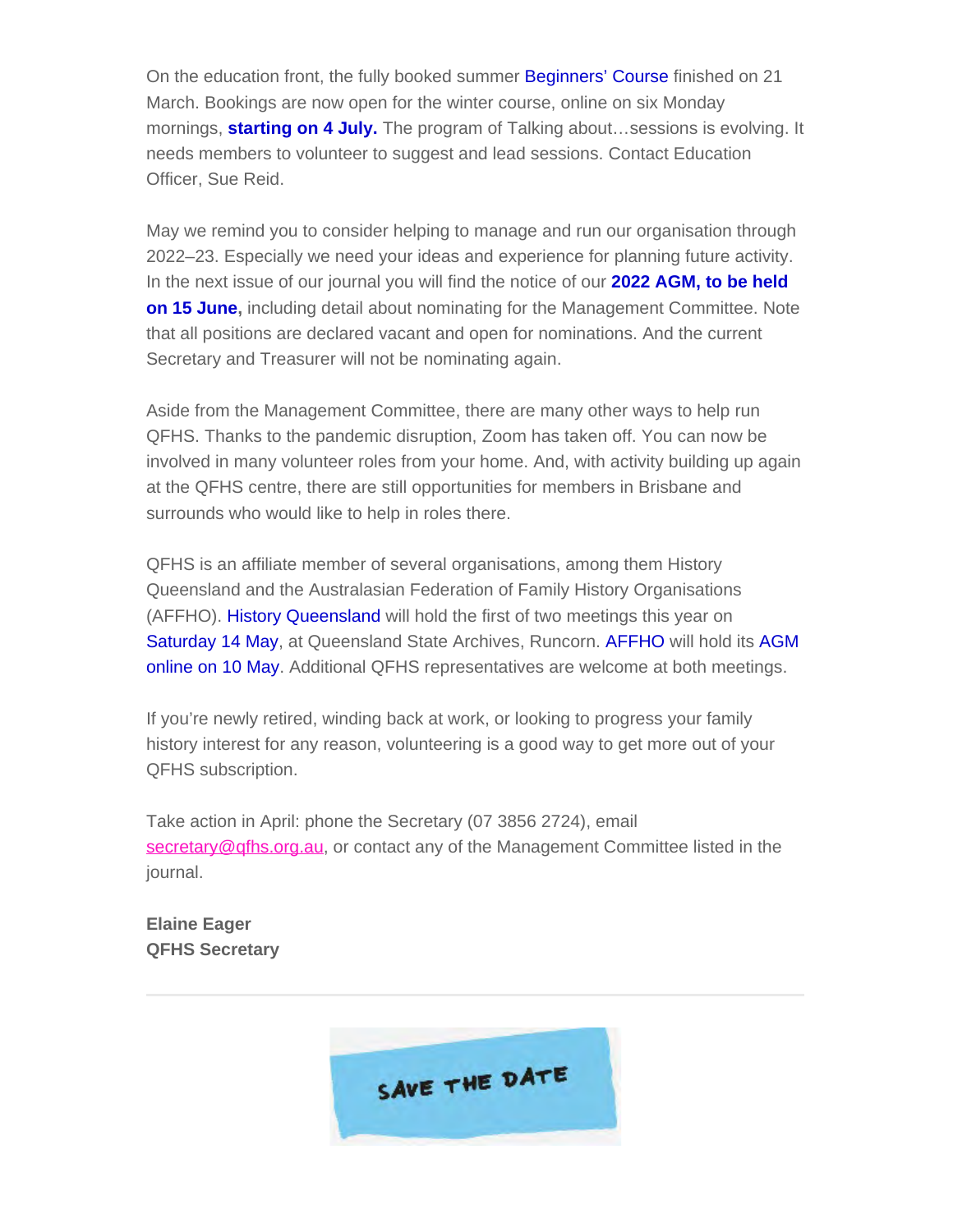## **QFHS Annual General Meeting**

## **Wednesday 15 June 7.30 - 9.30 pm**

#### **Meeting details**

At this stage, the AGM will be held at the QFHS Library and Resource Centre, 58 Bellevue Avenue, Gaythorne, and also online via Zoom. You can register to attend via Eventbrite, where bookings will close at **5.30 pm on Tuesday 14 June**. You do not need to register to attend at the QFHS centre.

At the AGM, the 2021–22 Annual Report and Financial Statement will be presented followed by the election of the Management Committee for 2022–23. Following the AGM, the QFHS Family History Book Award winner for 2022 will be announced.

#### **Nominations for Management Committee**

Members of QFHS are invited to nominate for election to the positions of President, Vice-President (2 positions), Secretary, Treasurer, and Committee members (minimum 5 positions). Nomination forms for election to Management Committee are now on the website (in blue banner at bottom of Home page). You can find out more about these roles by contacting the Secretary, Elaine Eager, at secretary@qfhs.org.au.

#### **All financial members are welcome to attend the AGM either in person or online.**

**[Register here to attend Online](https://www.eventbrite.com.au/e/qfhs-annual-general-meeting-and-qfhs-book-award-tickets-320375219907)**



## **Meeting date changes in May**

Please note the following adjustments to upcoming QFHS activities:

**Library Assistants' meeting.** Now being held on Sunday 22<sup>nd</sup> May at 9.30 am - 12.30 pm<sup>.</sup>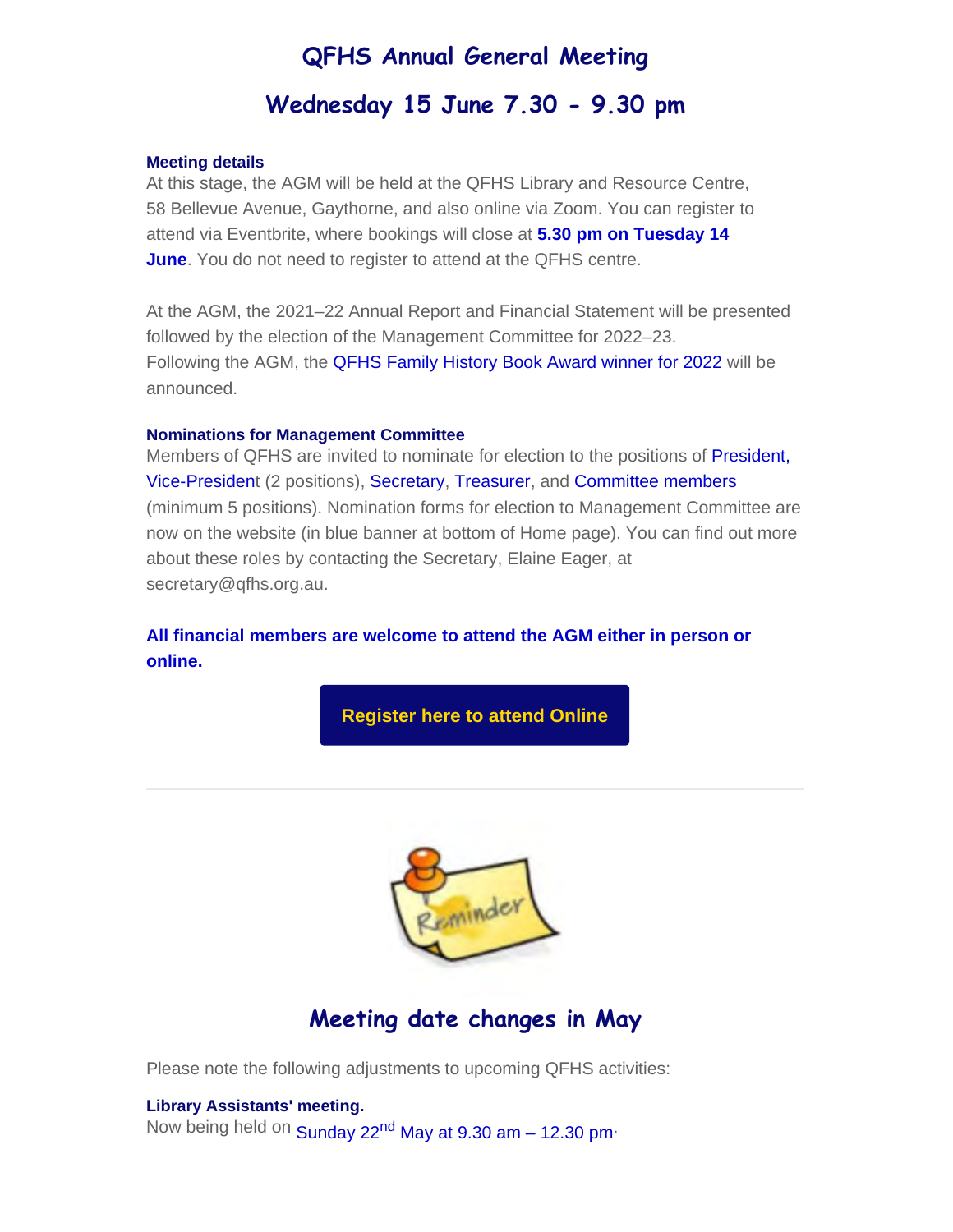

Susan Muller is still seeking the owners of a unique photo album. Perhaps you or someone you know could help with this quest ?

Susan writes:

*I have a large beautifully illustrated Excelsior Photo Album that I would like to return to relevant family members. The many photos in the album are not identified, however there is a photo of a grave in Toowong Cemetery. The tomb stone reads " Erected by Alexander McInroy in memory of his wife Mary Ann Gorman who died 22nd December 1876 aged 28 years and 7 months and their son born and died 22nd December 1876 and also his sister Eliza Relict of John Atkinson late of Greenock Scotland Died 14th March 1877 aged 53 years." My research shows an Alexander McInroy 1831-1884 who was born in Inverkip Scotland and died in Brisbane. I look forward to hearing from a family member!*

Susan Muller. susanmargaretmuller@bigpond.com.





**A new QFHS Service**

**Recording of Presentations**

**Learn@QFHS** presentations are now being recorded. As part of a trial three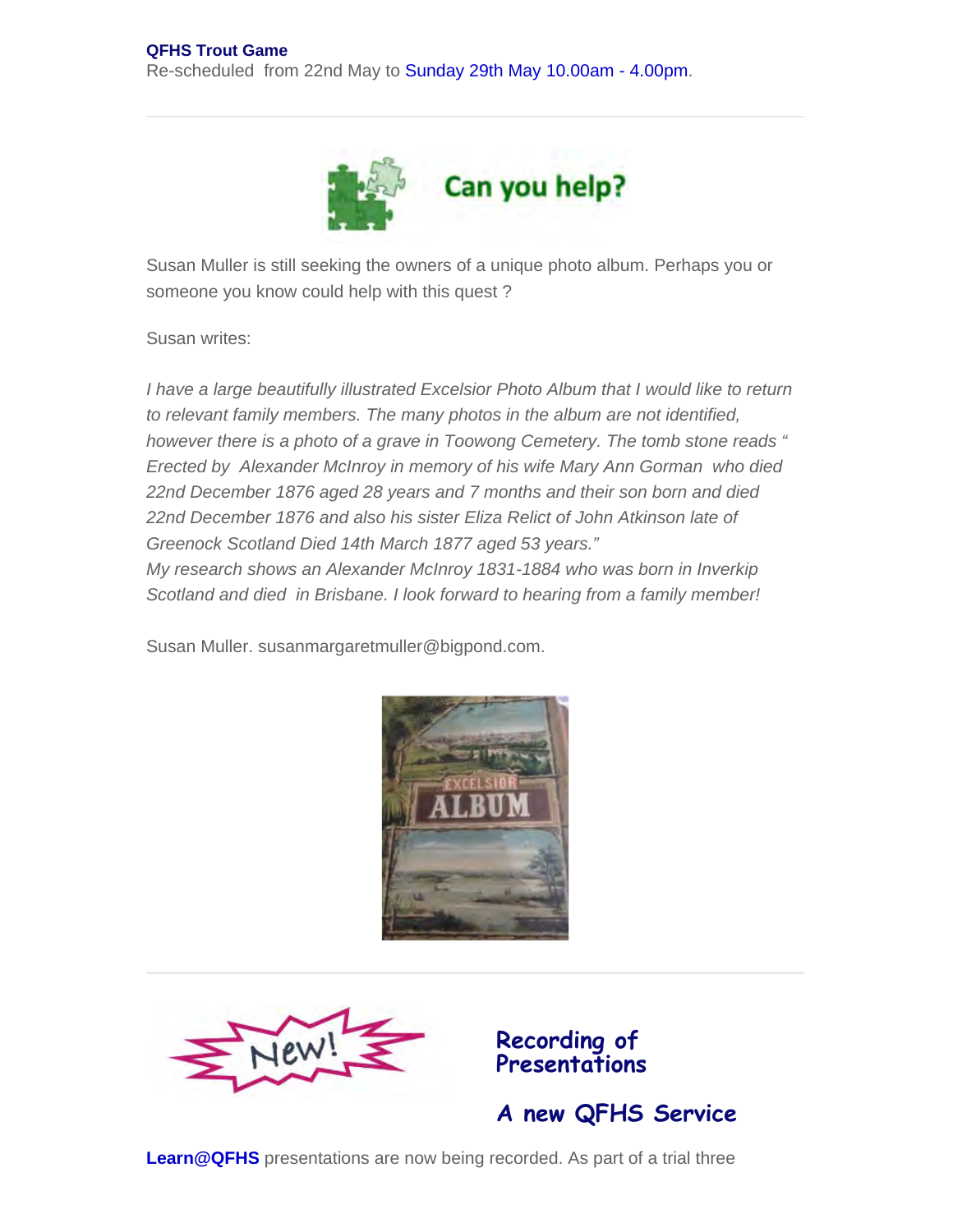presentations have been recorded over recent weeks and made available to session participants to view or review in their own time. It's proven popular with members and QFHS as decided to continue with this new service for suitable presentations in 2022.

This is how the service works. Where the presenter gives permission and the presentation is suitable, the event will be recorded and uploaded to the *Vimeo platform*. Those who have registered and paid for the event beforehand will receive a link and password to enable them to view or review the recording over the following weeks.

If you have already booked for an upcoming event we will advise you if the presentation will be recorded.

Please note: At this stage it is not possible to purchase a presentation recording after ticket sales have closed.





#### **Are you a new member? Is it a while since you have been to the Library and Resource Centre?**

We invite you to attend a New Members' Welcome and Orientation session when you join the Society or at any time you would like a refresher. Session details [here](https://www.qfhs.org.au/events/new-members-welcome-and-orientation/)

**The next session will be held on Friday 20 May.**

For bookings or queries email welcome@gfhs.org.au.



# **You're invited to join our Print Library Team**

Have you any time you can spare to help your society to recover from Covid?

Donate 3 hours a week on Friday or Monday morning to the Print Library and you will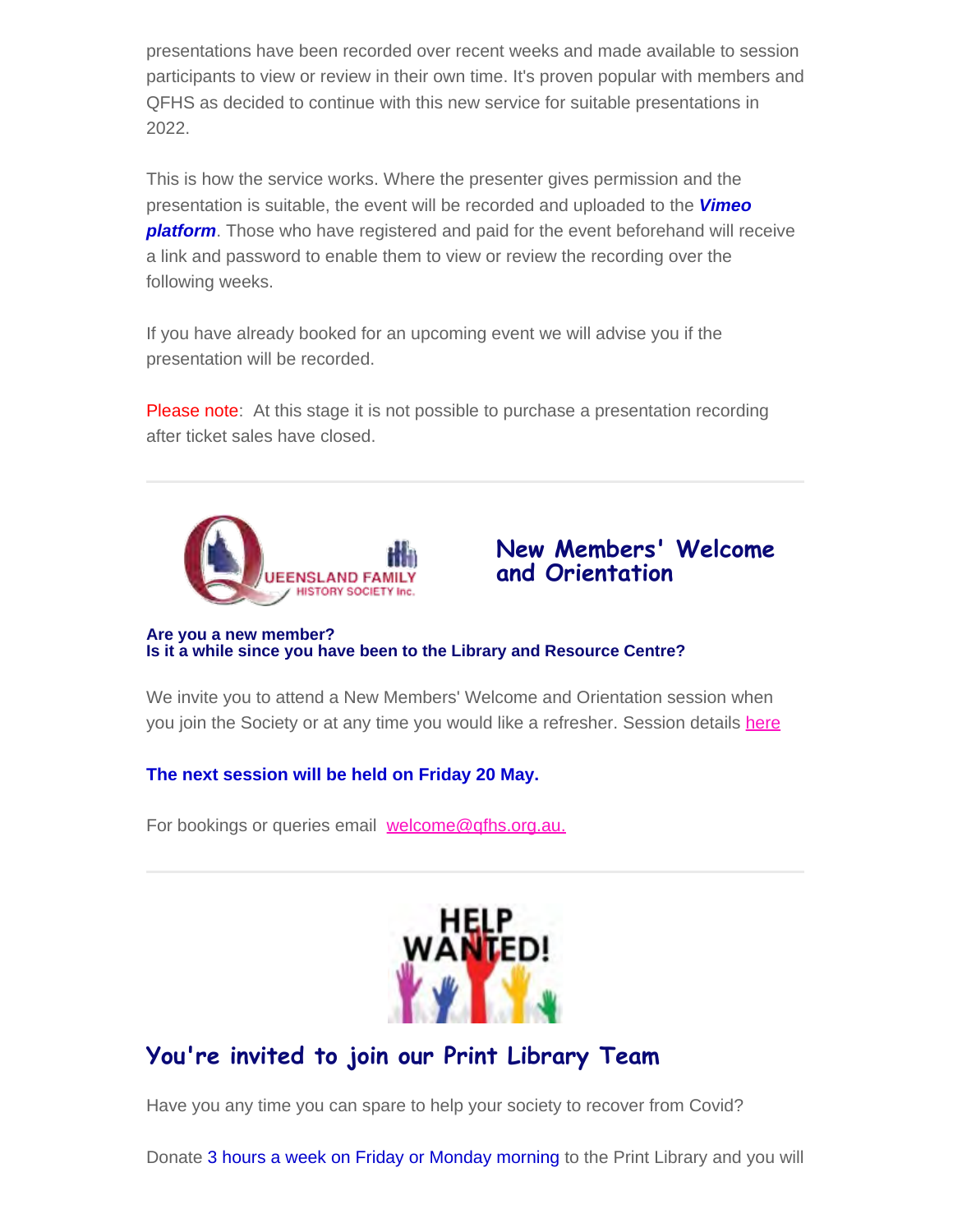enjoy -

- . A cuppa and a chat,
- . Company of other devotees of Family History,
- . Perhaps find some hidden gems from our shelves.

There's lots of "unfinished business", both electronic records and print books, needing your help. If you'd like to know more contact Lurline Gedge (Team Leader) at tgedge@bigpond.net.au.



**QFHS is also seeking three volunteers to help with Members Meetings.**

#### **1) A HOST FOR OUR MONTHLY MEMBERS' MEETINGS**

The Society needs someone to host our **Monthly Members' Meetings**. This job can be done by anyone anywhere, you don't need to live in Brisbane. The time required of a meeting host is a few hours during the week before each monthly meeting, held every third Wednesday of the month, except for December and January, and to be available to host the meeting using Zoom.

Prior to the meeting, the meeting host would monitor the attendees who have registered for the meeting to attend by Zoom, send out the link for the meeting the day before, together with the agenda for the meeting and the draft minutes of the previous month's meeting which will be provided to you by the Secretary, and send a list of attendees and a link to the meeting to the speaker prior to the meeting.

At the meeting, the host will admit the attendees registered for Zoom, and generally be there for participants if their connection drops out and they need to be readmitted. The host will also keep an eye on participants to ensure they mute their microphones during the meeting.

Training and written procedure will be provided. If you are interested please contact the Monthly Members' Meeting Co-ordinator, **Lyndal Cosgrove** on [cosgrove@bigpond.net.au.](mailto:cosgrove@bigpond.net.au)

#### **2) A ROADIE TO SET UP THE EQUIPMENT IN THE QFHS LIBRARY FOR HYBRID MEETINGS**

Our Monthly Members' Meetings are now becoming hybrid meetings with the speaker and a small audience at the library at Gaythorne, and a Zoom link to other members attending. We are in need of someone who can set up the computer and camera ready for the meeting each month, and set up the table, chairs and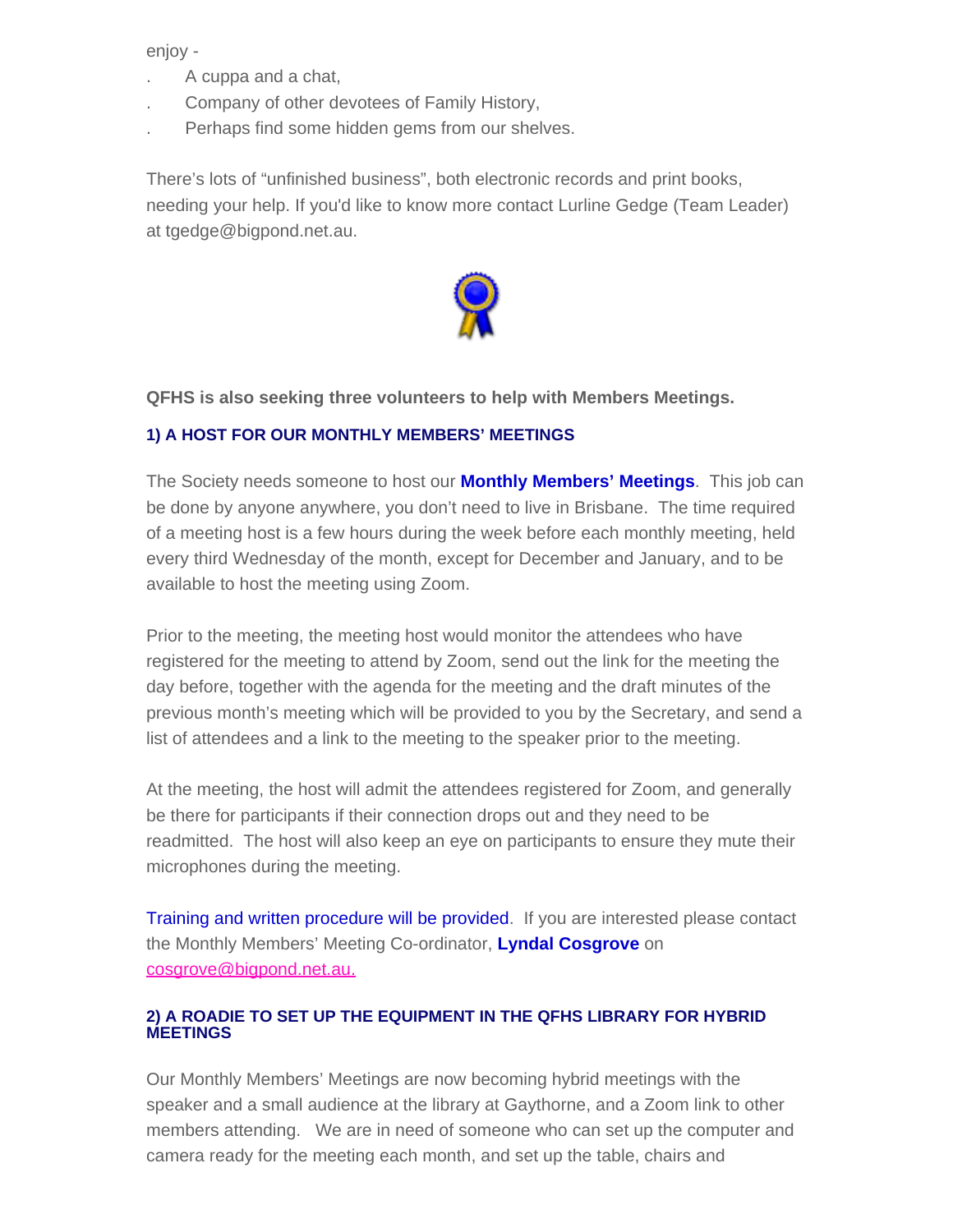projector. Someone living within a reasonable distance of Gaythorne would be ideal. If you are happy to come and join us each month please contact Lyndal Cosgrove on **[cosgrove@bigpond.net.au](mailto:cosgrove@bigpond.net.au)**. Training and written procedure will be provided.

#### **3) WE ARE LOOKING FOR A MINUTES SECRETARY**

This would entail writing up the minutes of the Monthly Members' Meeting and the Management Committee meeting, so a twice-a-month job. You don't need to make notes as the meetings are recorded and once written up they are deleted from Zoom. It would be handy if you attend the meetings so you know what has occurred at the meetings. You can attend by zoom for both. Once written up the draft minutes can be sent to the Secretary.

There are many ways you can support your Society. Perhaps you can make a contribution to one of these teams:

- **External Events Coordination and Support**
- **Digitising/Indexing team**
- **Education team**
- **Library Assistants**
- **Technical/computer team**

All expressions of interest very welcome. Contact [secretary@qfhs.org.au](mailto:secretary@qfhs.org.au); phone 07 3856 2724





## **Have you liked us on Facebook yet? Or followed us on Instagram or Twitter?**

You can visit our Facebook page [here](https://www.facebook.com/qldfamilyhistorysociety/) or link to QFHS social media in the blue banner at the bottom of our [website.](https://www.qfhs.org.au/)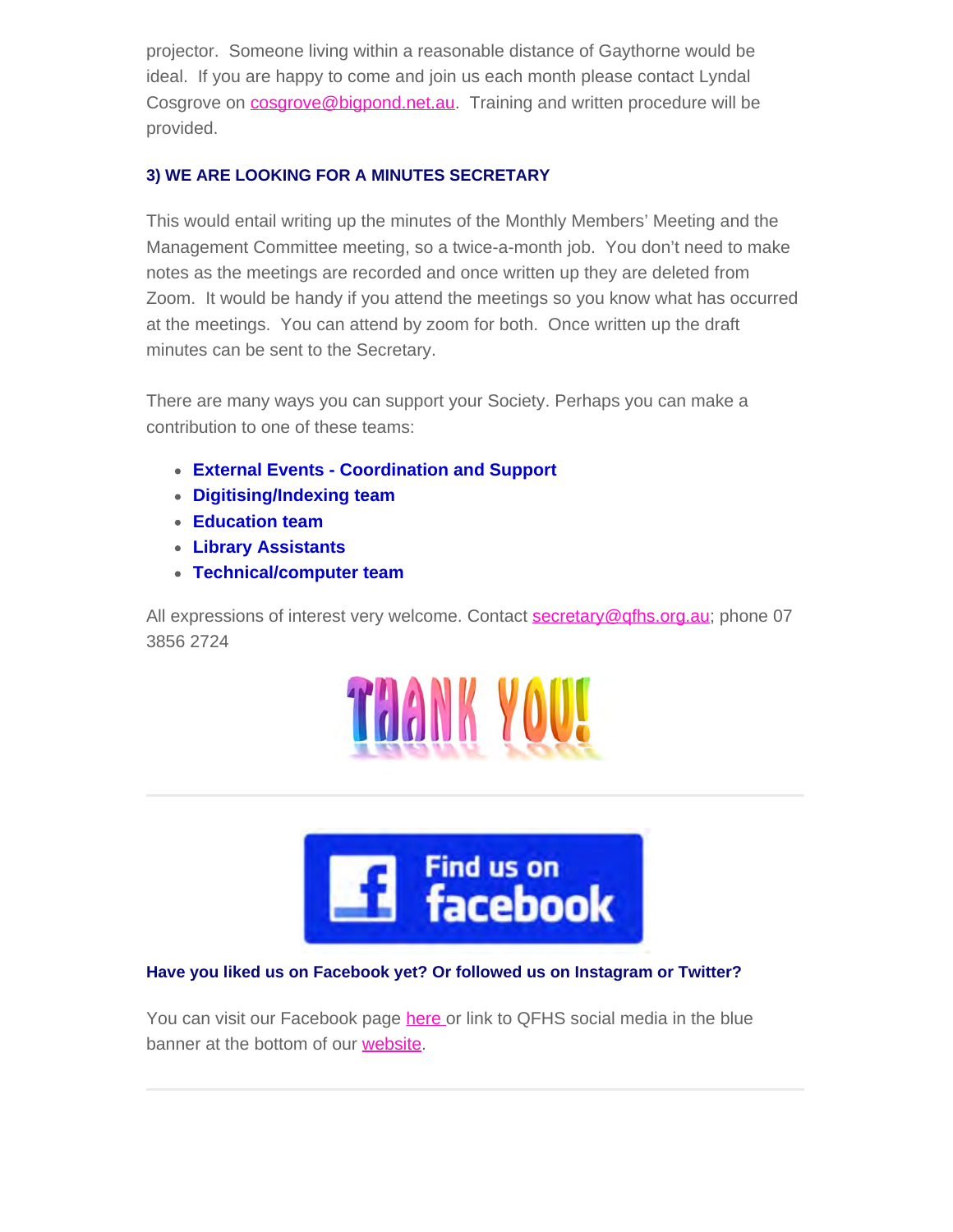

## **Registering for Zoom presentations**

Immediately after registering for an event on Eventbrite, you should receive a confirmation email. If you do not receive this confirmation, it may be that the email address you gave was not valid. In fact, you should receive three emails generated by Eventbrite: one immediately after you register, a second two days before the event, and a third shortly before the event begins. If you are not receiving these notifications, email [marketing@qfhs.org.au](mailto:marketing@qfhs.org.au) so we can check.

# **Web Wanderings**



*"My Heritage"* will continue to be available for home on-line access. Just log in to the QFHS website an[d select on-line access](https://www.qfhs.org.au/online-access/). When you click on *MyHeritage* you will receive advice on how to log in. Why not give it a try and see what records you can access?

Members can still enjoy free access to *"Ancestry"* and **"FindmyPast"** when they log in at the QFHS Resource Centre (via one of the linked computers or their own device).

If you have any problems with access please email [secretary@qfhs.org.au](mailto:secretary@qfhs.org.au?subject=Access%20to%20Subscription%20sites)

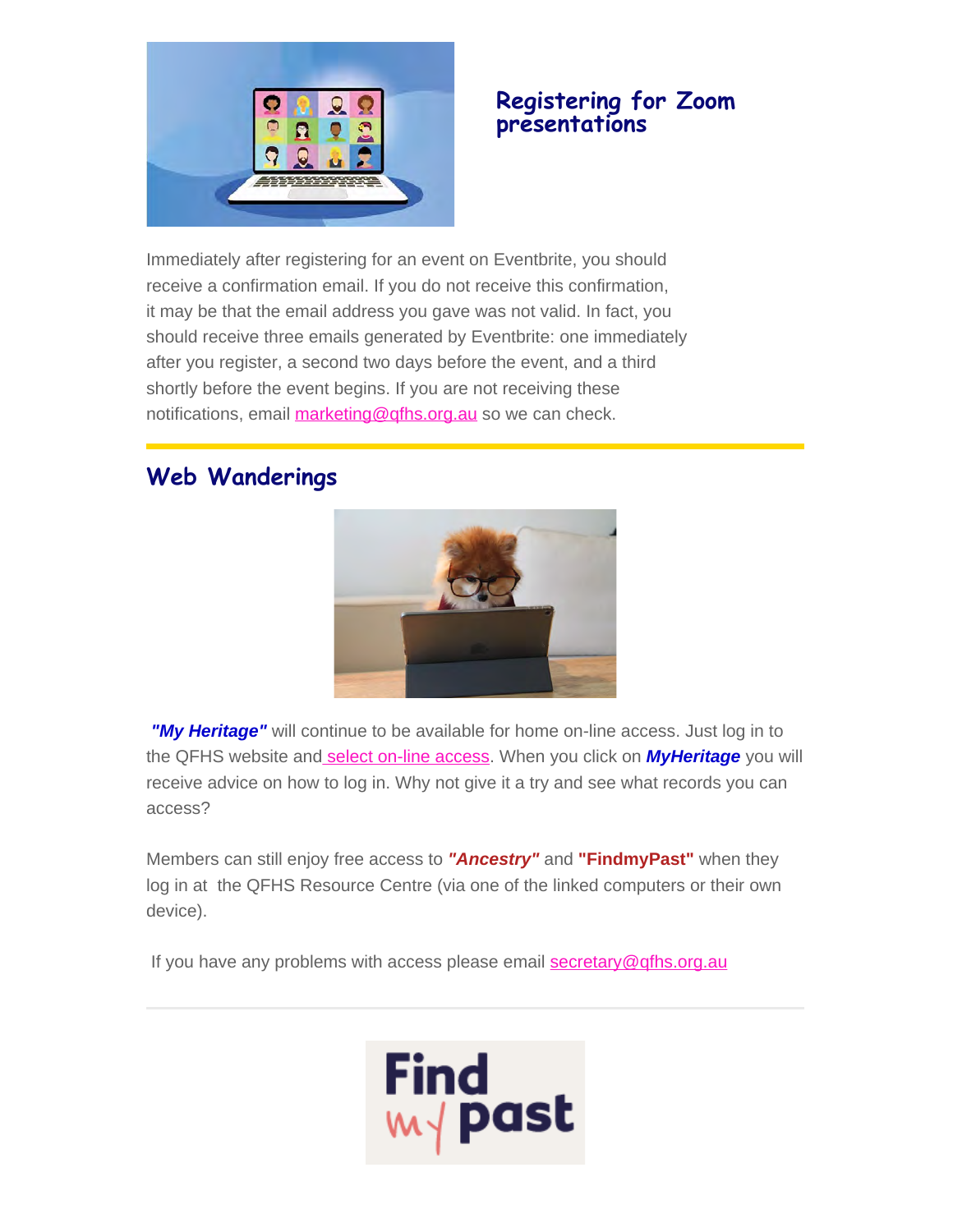#### **[Middlesex Monumental Inscriptions](https://search.findmypast.com.au/search-world-records/middlesex-monumental-inscriptions)**

Nearly 4,000 new records have been added to this existing collection covering seven parishes across the country. These include biographical details for an ancestor. Some families were buried together, so more relatives can be found by exploring one record. Some records include original images, and the collection as a whole ranges from 1485 to 2019.

#### [Military Nurses 1856-1994](https://search.findmypast.com.au/search-world-records/military-nurses-1856-1994)

Another 9,000 transcripts have been added to this existing collection, which mainly focuses on the nurses who served in the Queen Alexandra's Imperial Military Nursing Service, the Queen Alexandra's Imperial Military Nursing Service (Reserve), and the Territorial Force Nursing Service during the First World War. The available detail varies, possibly including an ancestor's rank, qualifications and training.

#### [Indian Navy Records of Service 1840-1947](https://search.findmypast.com.au/search-world-records/indian-navy-records-of-service-1840-1947)

Find an ancestor's name rank, regiment, and time served with over 1,800 new transcriptions, published in partnership with The British Library.Quaker Women's Petition, 1659

#### **Online sites, Collections and Virtual Tours**

**In 2022 we will keep pursuing new free sites and useful resources to support you in your research.**

**Here are some suggestions for you to explore this month.**





## **Ancestors in Dundee ?**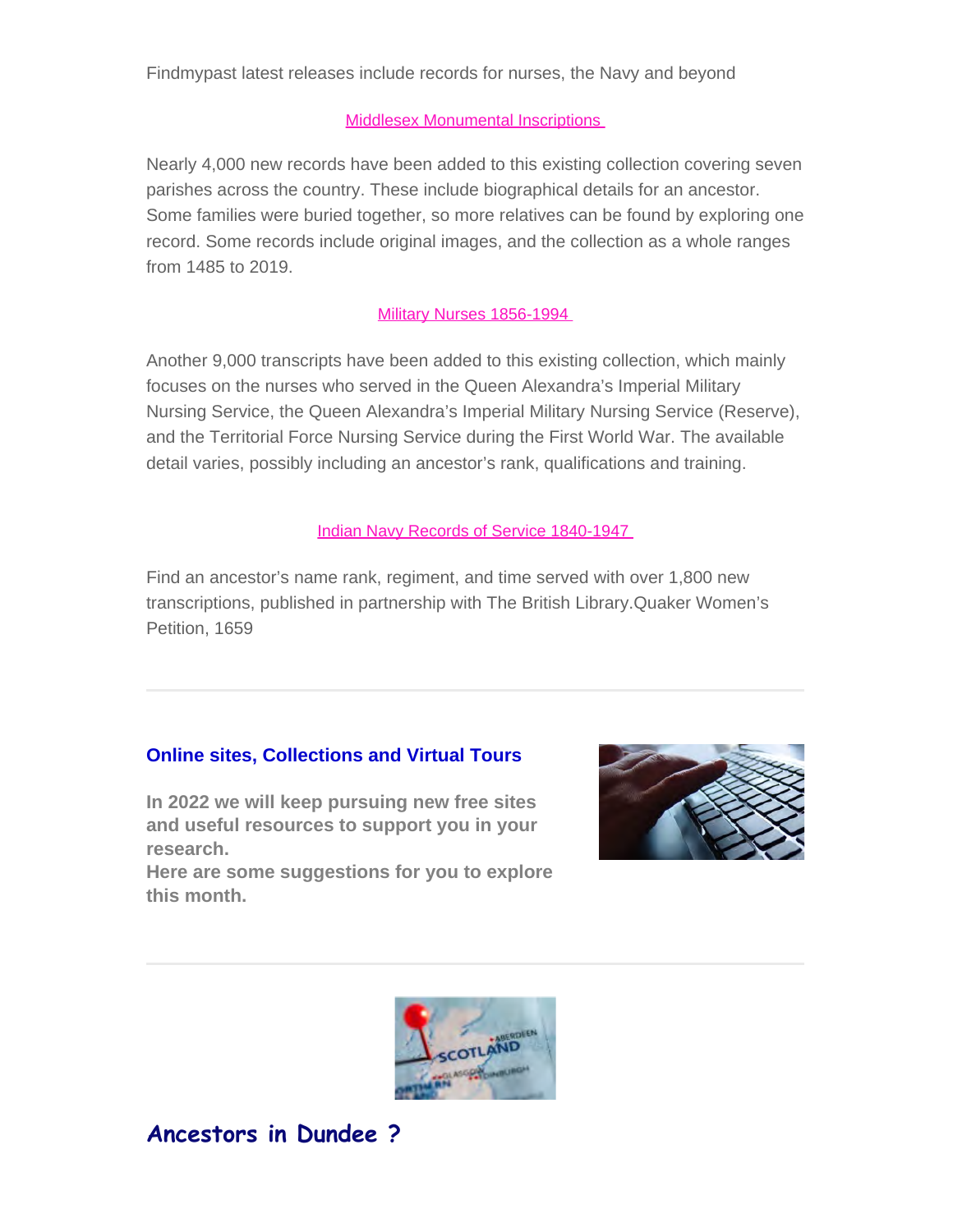Thanks to Doug Eager for passing on news of this youtube video about "The Poor of Dundee" from the Tay Valley Family History Society. Click [here](http:// https//youtu.be/EagPOQXIZqg) to view.

*This is a story of the Poor of Dundee, showing some of the context of the burgh and its growth while following Thomas Lynch, from a Dundee-Irish family, and his siblings, in the 19th century. This story uses sources from the Statistical Accounts of Scotland, Lists of Poor of Dundee, and Kirk Session Minutes, in addition to baptism, marriage and burial records and other references about Dundee conditions. It's from Jenny Blain, who says 'Apologies for my voice nearly giving out near the end!'*

The Society have advised that they will be holding a Question and Answer session on the last Monday of April, 25/04/2022 at 8.00 p.m. UK time (20.00 British Summer Time). To 'register' for the zoom session send an email to talks@tayvalleyfhs.org.uk.

## **Online Journals**

#### **The following electronic journals have been recently added to our collection.**

You can access the full list of online journals by going to the QFHS Website and clicking on the Resources tab. From the drop down list click on electronic journals.

## **Note: you need to be logged in to the QFHS Website to access these resources.**

- Ances Tree Vol 35 1 2022
- Bedfordshire Vol 23 5 2022
- Caloundra Clipper No 116 2022
- Cedar Log 151 2022
- Dorset Vol 35 2 2022
- Figtree 161 2022
- Lanarkshire Journal No 77 2021
- Lancashire Vol 44 1 2022
- Metropolitan 173 2022
- Origins Vol 46 1 2022
- Packet Vol 28 1 2022
- Tree Of Life Vol 39 1 2022
- Dumfries Galloway FHS NL102 2022
- Northumberland Durham FHS Vol 47 1 2022
- Branching Out 2022
- Cronicl Powys 115 April 2022
- Herefordiensis 115 2022
- Redcliffe FHG Newsletter 2022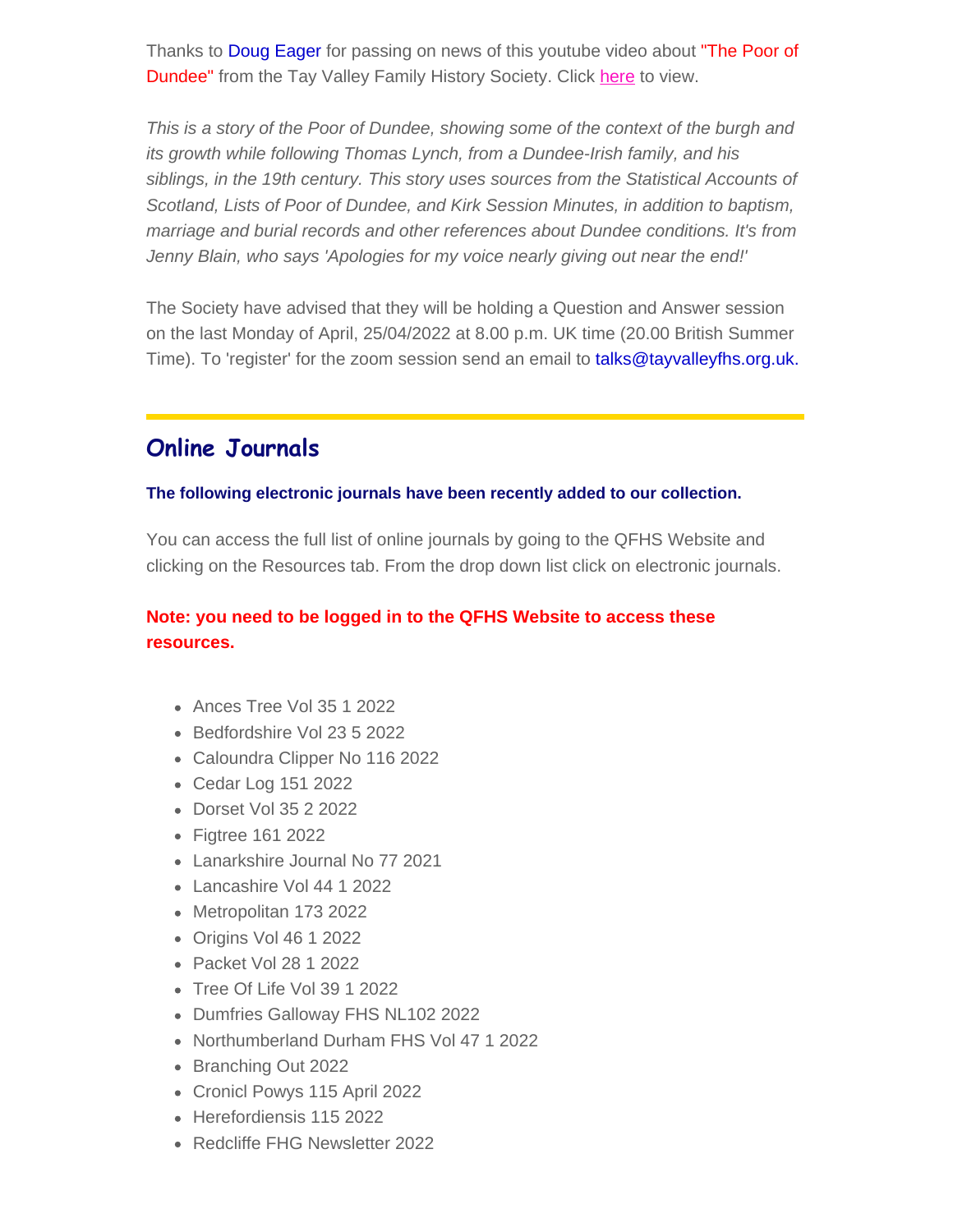- Coontin Kin No 121 2022
- HAGSOC Vol 45 No 1 2022
- Progenitor Vol 40 4 2021
- Shemot Vol 30 1 2022
- WMFHS Vol 40 1 2022
- Descent Vol 52 1 2022
- E Muster 31 2021
- Roots In The Forest 2022
- Suffolk Roots 47 3 2021
- First Fleet Founders 53 2 2022
- Wiltshire FHS 164 2022
- Cheshire Ancestor Vol 52 3 2022
- Endeavour 149 2021
- Endeavour 150 2022
- Gallus 123 2022
- Orange Newsletter 2022
- RHSQ Bulletin 872 2022
- GSQ Generation Vol 45 No 3 2022

## **General items of interest**



## **Members Tips and Discoveries**

Thanks to our members for sharing their finds this year. You're welcome to let us know about any interesting discoveries or learnings. Just email [snippets@qfhs.org.au](mailto:snippets@qfhs.org.au)



# **Upcoming seminar World War II sites in Queensland, Part II.**

This seminar will explore places of military significance in regional areas of Queensland during World War II, including fortifications, airfields, camps, hospitals, depots and workshops.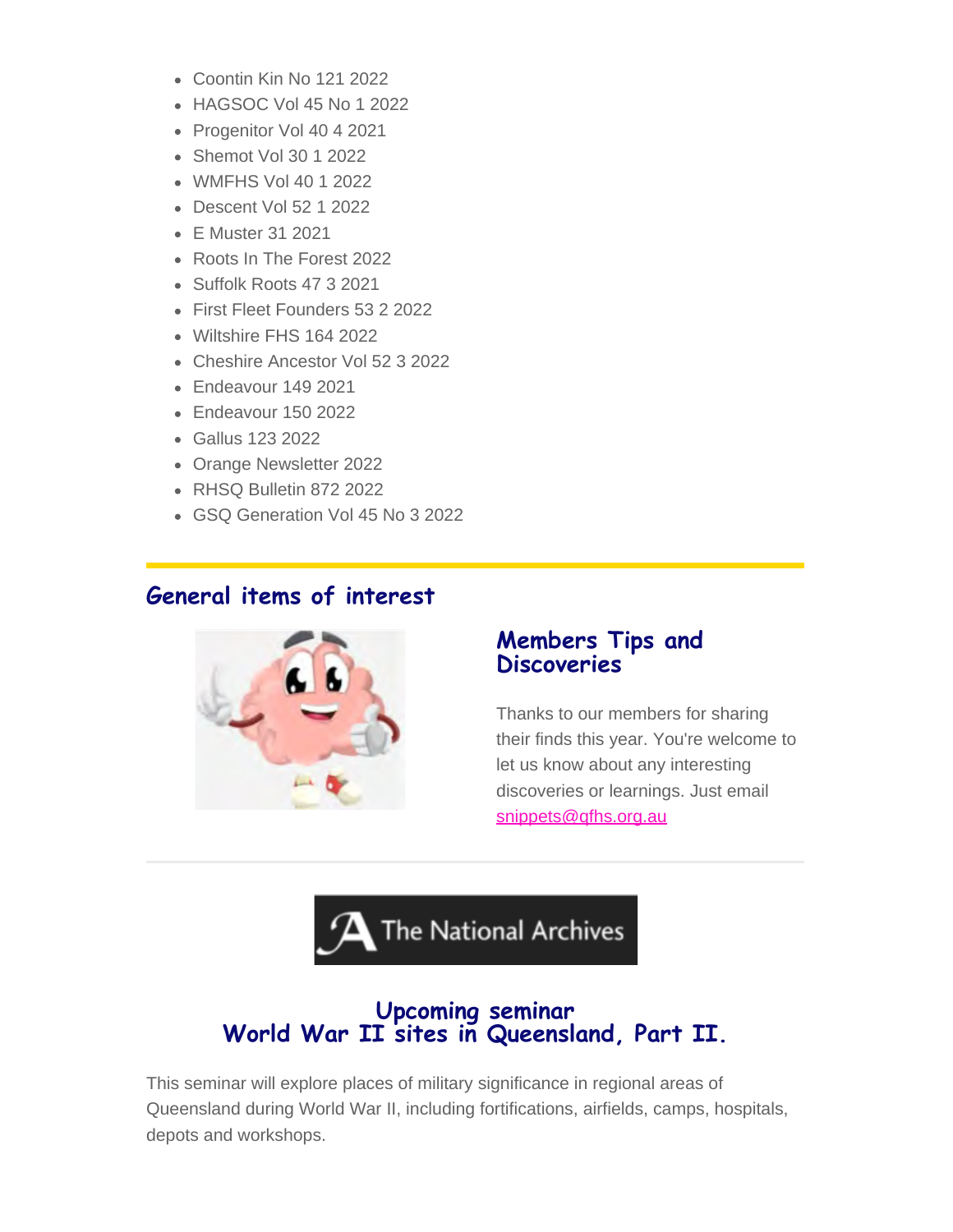**Date: Tuesday 19 April commencing 10.00 am Location: NAA research centre, 16 Corporate Drive, Cannon Hill.**

**Bookings are essential and can be made via the Eventbrite** [here](https://www.eventbrite.com.au/e/world-war-ii-sites-in-queensland-tickets-273989368577)**.**



# **Royal Historical Society of Queensland**

# **Upcoming Events**

#### **Lady Cilento: A Pioneer in Child and Maternal Health Wednesday 11 May, 12.30pm – 1.30pm**

Learn about the extraordinary life of Phyllis Cilento, a pioneer medical practitioner at a time when it was not common for women to be doctors.

#### **Hidden Toils: The Contribution of Chinese Australians to the Early Development of Queensland Saturday 28 May, 9am**

Join us for our next conference, which shines shines a light on the unique and underappreciated contribution that Chinese Australians have made to the early development of Queensland. It will cover several themes including pastoralism, commerce and culture, with a particular focus on settler families.

#### **Queensland Day Dinner Monday 6 June, 6.30pm**

The President and Council of The Royal Historical Society of Queensland and The Professional Historians Association (Qld) request the pleasure of your company at the 2022 Queensland Day Dinner and the presentation of the John and Ruth Kerr Medal for Distinction. This year it will be held at Tattersall's Club.

#### **Further information and bookings check** [here](https://queenslandhistory.org/events/list/)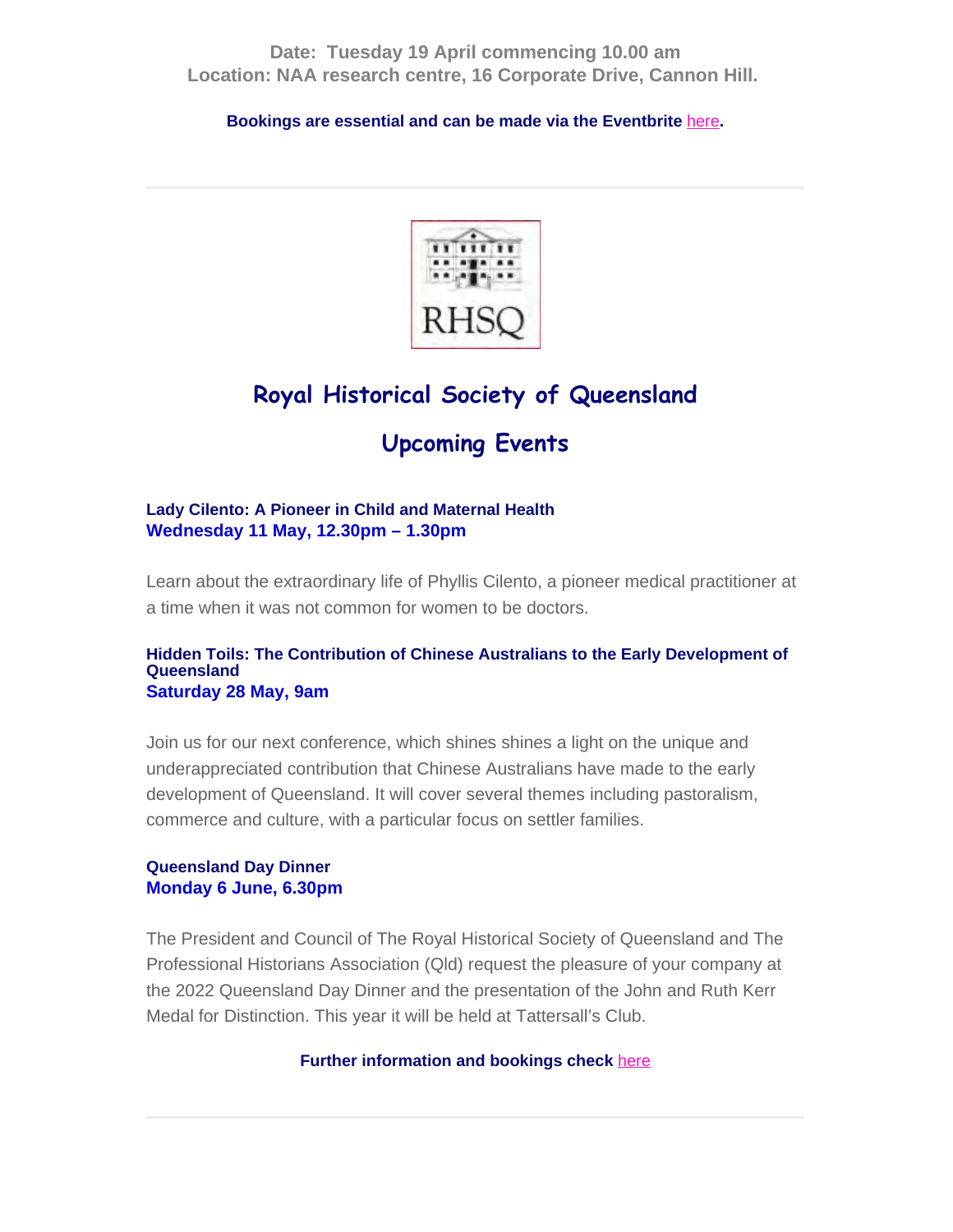

#### **SAMFORD MUSEUM RE-OPENING TO PUBLIC**

The Samford Historical Museum at Station Street, Samford Village has re-opened to the public. The Museum is open EACH WEDNESDAY AND SUNDAY FROM 10 AM TO 4 PM.

Admission is \$5 for Adults and \$1 for Children.

School and Community Group Bookings can be made by special arrangement. Enquiries to --- President Geoff Harris 0417 610 983 -- or send an email to info@samfordmuseum.com.au



**Oral History Workshop**

*Oral History Queensland* is holding a face-to-face workshop on **30 April 2022 at** 12 Payne Street, Auchenflower. The workshop will be run by OHQ President Elisabeth Gondwe who has a Master of Arts in Anthropology and Archaeology from James Cook University. Elisabeth has worked as an oral historian for 30 years and brings a strong oral history focus to her role as the curator at the North Stradbroke Island Museum on Minjerribah. She has designed and delivered many community oral history projects.

This is an introductory workshop and would suit people who are commencing an oral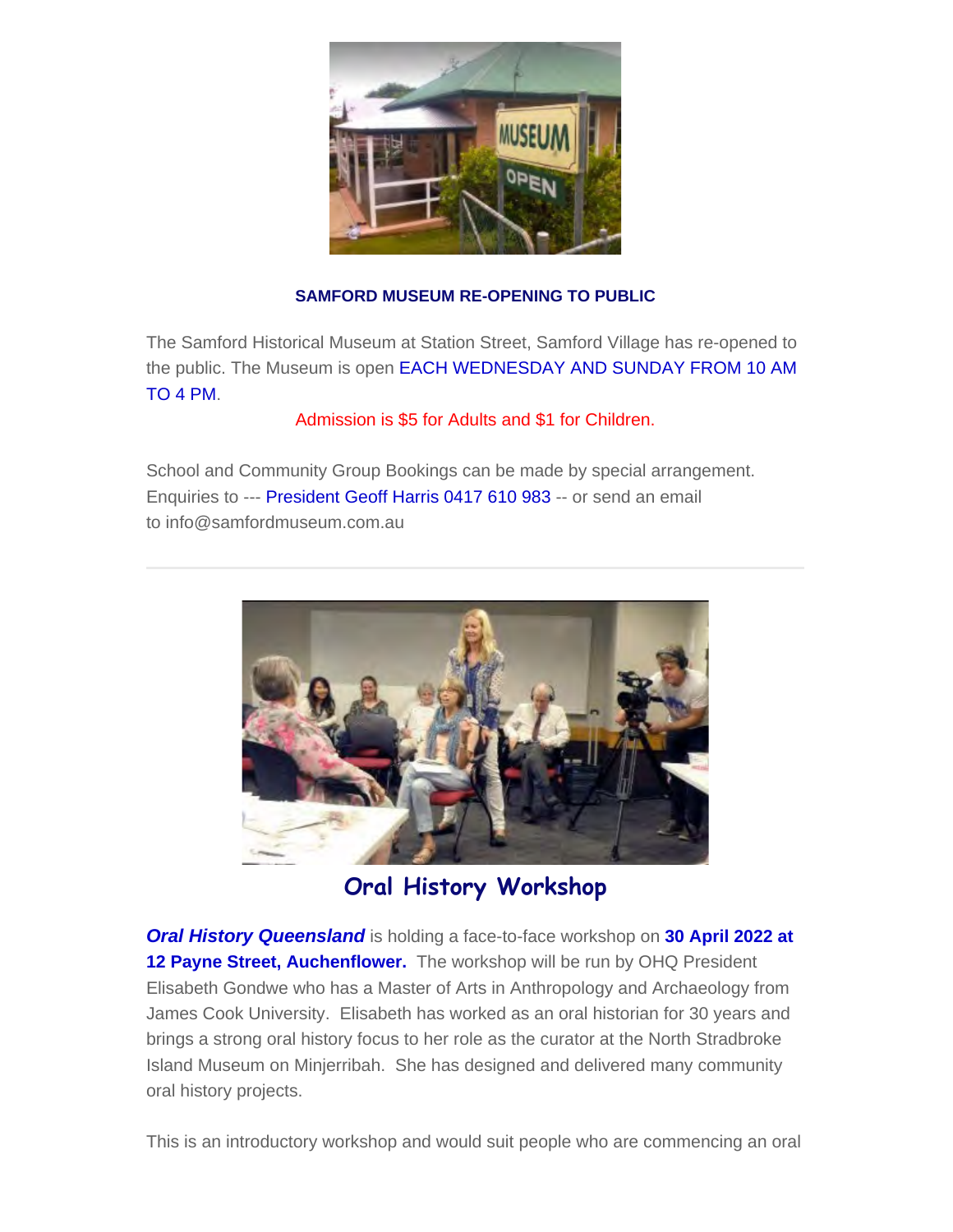history project. It will provide an overview of an oral history project, ethics and permissions, an introduction to interview techniques and recording, file management and transcribing. Anyone with an interest in oral history, family and local histories would benefit from this workshop. Find out more about the workshop and registration [here.](http://www.ohq.org.au/wp-content/uploads/2022/03/Oral-History-Basics-April-2022.pdf)

## **Books - News and Reviews**



# *Sealskin by Su Bristow, published by Orenda Books, London, UK, <sup>2017</sup>*

Fascinating fiction for those with an interest in ancient Scottish myths and village life in the isolated "wilds" of that land.

*I recently borrowed this book from the Brisbane City Library. It is only about 200 paperback pages long. I'm not a big novel reader these days but I chose it because of the story and location. I found the time passed very quickly and I kept reading "just another page" or "just another chapter".*

*The book is a novel based on ancient stories from Scotland, of the Selkies, mythical creatures who take on the form of seals in the water but on land they shed their skin and become more or less human. There are many myths and superstitions among those who lived in those more solitary places. The Selkies are just one. Having ancestors who lived in the western isles of Scotland, perhaps I'm a little biased in my enjoyment of this book.*

*The story is of a young fisherman who sees a group of Selkies one night when he is in his boat alone. The Selkies remove their seal skins and become beautiful young women. He ventures closer and decides to hide one of the Selkies' skins that were discarded on the beach, in order to see one Selkie close up. His plan didn't go smoothly, and so the story goes on.*

*The story details life in small, isolated highland or island communities of the past, when transport was mostly by sea and communication with the outside world was extremely limited. It paints a picture of the lifestyles; the gossip, the arrival of babies, children, the elderly, the close-knit community life, but also illustrates the bullying, drinking and abuse.*